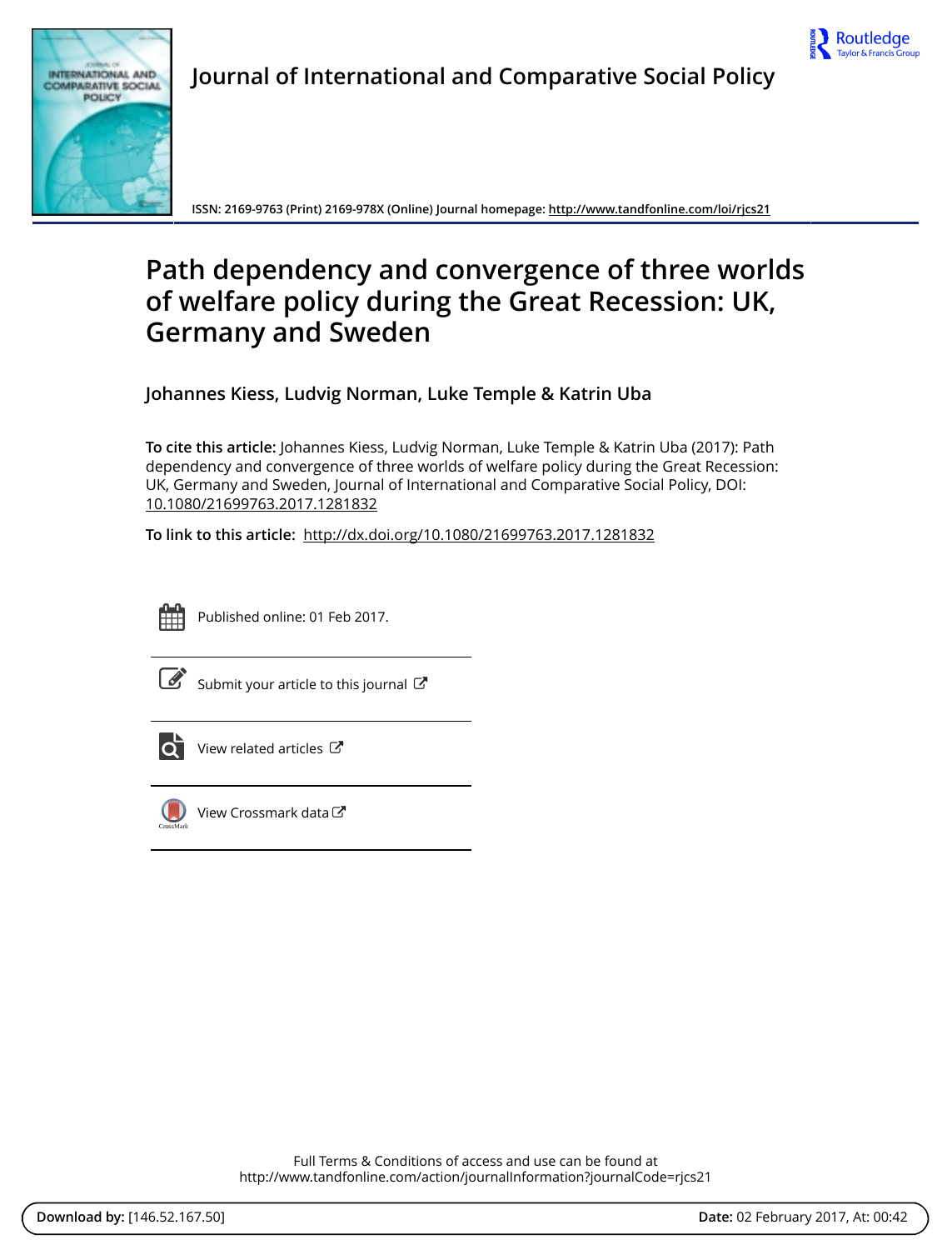## <span id="page-1-0"></span>Path dependency and convergence of three worlds of welfare policy during the Great Recession: UK, Germany and Sweden

Johannes Kiess<sup>a\*</sup>, Ludvig Norman<sup>b</sup>, Luke Temple<sup>c</sup> and Katrin Uba<sup>b</sup>

<sup>a</sup>Department of Social Sciences, University of Siegen, Siegen, Germany; <sup>b</sup>Department of Government, Uppsala University, Uppsala, Sweden; <sup>c</sup>Department of Geography, University of Sheffield, Sheffield, UK

(Received 10 October 2016; accepted 10 January 2017)

This paper investigates policy responses to the Great Recession in Sweden, the United Kingdom and Germany. Faced with the global financial crisis in 2007, responses in the respective countries differed considerably and followed the "old" paths of their institutional legacies. We focus on labour market and social welfare policies and demonstrate how these differing responses were shaped by path-dependent ideational paradigms. Since these paradigms are first and foremost carried by policy communities, the analysis does not, in contrast to prior studies, only rely on policy documents but outlines the process as seen from the perspective of key public officials and experts in the respective fields. The paper shows how the crisis was perceived and which kinds of arguments were used for explaining the liberal (UK), conservative (Germany) and social–democratic (Sweden) responses to crisis.

Keywords: welfare state; policy change; economic crisis; labour policy; path dependency; convergence

## Introduction

Much scholarship about the retrenchment of the welfare state in Western Europe, and more specifically the analysis of reactions to the recent economic crisis, focuses on aggregate level economic trends, changed benefits and budget constraints (Armingeon, [2012;](#page-14-0) Chung & Thewissen, [2011](#page-14-0); Jónsson & Stefánsson, [2013](#page-15-0); Pontusson & Raess, [2012;](#page-16-0) Streeck & Schäfer, [2013](#page-16-0); van Kersbergen, Vis, & Hemerijck, [2014](#page-15-0)). Such a focus on measurable overall outcomes is important for better understanding political trends in times of crisis. However, researchers have also turned to more nuanced and contextually informed accounts seeking to make sense of strategies of crisis response and policy change (Armingeon, [2012;](#page-14-0) Armingeon, Guthmann, & Weisstanner, [2016;](#page-14-0) Farnsworth & Irving, [2015;](#page-15-0) Shahidi, [2015](#page-16-0); Starke, Kaasch, & van Hooren, [2013](#page-16-0), [2014](#page-16-0); Taylor-Gooby, [2013;](#page-16-0) van Hooren, Kaasch, & Starke, [2014\)](#page-15-0). We aim to add to this field in welfare studies and crisis response by examining country-specific understandings of the crisis and the concomitant response from the perspective of key public officials and experts from the field of labour and social policies in three Northern European countries: Germany, Sweden and the UK. These countries have been the object of intensive scrutiny on a variety of topics

<sup>\*</sup>Corresponding author. Email: [kiess@soziologie.uni-siegen.de](mailto:kiess@soziologie.uni-siegen.de)

<sup>© 2017</sup> Informa UK Limited, trading as Taylor & Francis Group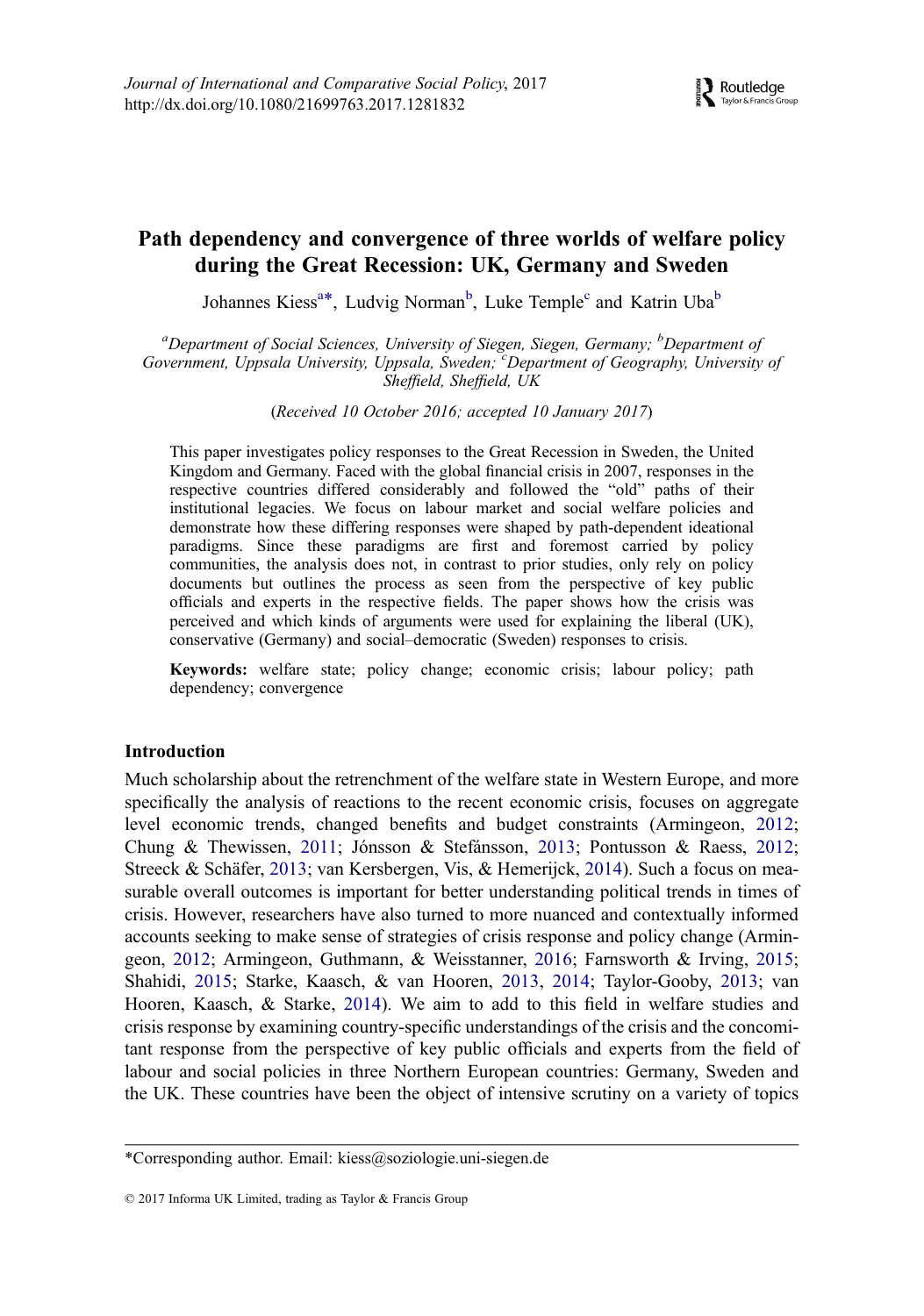## <span id="page-2-0"></span>2 J. Kiess et al.

(e.g. Béland, Blomqvist, Andersen, Palme, & Waddan, [2014;](#page-14-0) Kammer, Niehues, & Peichl, [2012;](#page-15-0) Oesch, [2006;](#page-15-0) Pontusson & Raess, [2012;](#page-16-0) Thelen, [2014](#page-16-0)), as they have often been taken to approximate the ideal typical welfare state regimes as defined by Esping-Andersen (1990; cf. Emmenegger, Kvist, Marx, & Petersen, [2015\)](#page-14-0): conservative, social democratic and liberal, respectively. The pressures on these three countries due to the crisis, although moderate compared to several Southern European states, were rather similar at first. However, the shape and form of crisis response differed significantly across the three cases. For example, Chung and Thewissen [\(2011,](#page-14-0) cf. Lallement [2011](#page-15-0)) suggested that short-term reactions to the Great Recession in these countries followed the well-known path defined by their institutional legacies. In the UK, the crisis prompted severe cuts in benefits and public expenditure on welfare services. In Sweden, significant cuts in welfare benefits were initiated before the crisis but were moderated, and in some instances reversed, in response to the crisis. Germany, on the contrary, responded by triggering its well-institutionalized support for its heavy industry but also pursued limited austerity. Against this description, other commentators, for example Shahidi ([2015\)](#page-16-0), claim that post-crisis changes to labour market policies in these three (and other) advanced welfare states did not follow the "old" paths, arguing that the variations are better explained by economic and fiscal conditions. Among others, Hermann ([2014\)](#page-15-0) argues that the hegemony of neoliberal ideology in Europe is inflicting convergent crisis responses across countries (cf. Farnsworth & Irving, [2012\)](#page-15-0) and different welfare regime types.

We propose that some disagreements in prior studies of crisis response are related to the empirical approaches focusing on policy documents and macroeconomic data, which do not show in detail how path-dependent pressures have played out in practice and shaped responses to the crisis. We contribute to the discussion by offering insights into how the normative legacies of these three ideational regimes enable and constrain particular labour and social reforms. Our investigation draws on interviews with more than 50 key public officials and experts in fields of labour market policy and social welfare policy.<sup>[1](#page-13-0)</sup> The interviews provide us with internal observations, understandings and professional experiences of the crisis which enables us to better contextualise policy changes. Combined with the analysis of policy documents, these narratives show how ideational legacies and paradigmatic understandings shape policy-making in times of crisis. This approach not only provides a more complete picture of the crisis response in these countries, but also, by highlighting the dominant narratives within the policy domain, better identifies the mechanisms behind outcomes of path dependency or convergence.

### Path dependency, convergence and the European welfare state after the crisis

Recent research on reactions to economic crisis in European welfare states focuses mainly on social policy legislation and general macroeconomic evaluations of crisis. The common argument is that, in many countries, incremental crisis responses and the absence of fundamental changes are the result of path dependencies shaping policy-making (Chung  $&$  Thewissen, [2011;](#page-14-0) Lallement [2011](#page-15-0); Pontusson & Raess, [2012](#page-16-0); van Hooren et al., [2014;](#page-15-0) van Kersbergen et al., [2014](#page-15-0)). Apart from the fact that large-scale organisations and redistributive institutional arrangements are difficult and costly to reform, there are also ideational components that create path-dependent pressures. From this perspective, "[i]nstitutions frame the discourse, defining repertoires of more or less acceptable (and expectable) discursive interactions" (Schmidt, [2003,](#page-16-0) p. 319). This further contributes to the "stickiness" of institutionalised practices, routines and policies (Pierson, [2000\)](#page-15-0). Institutions make up the framework of possibilities and constraints in which actors pursue their preferences.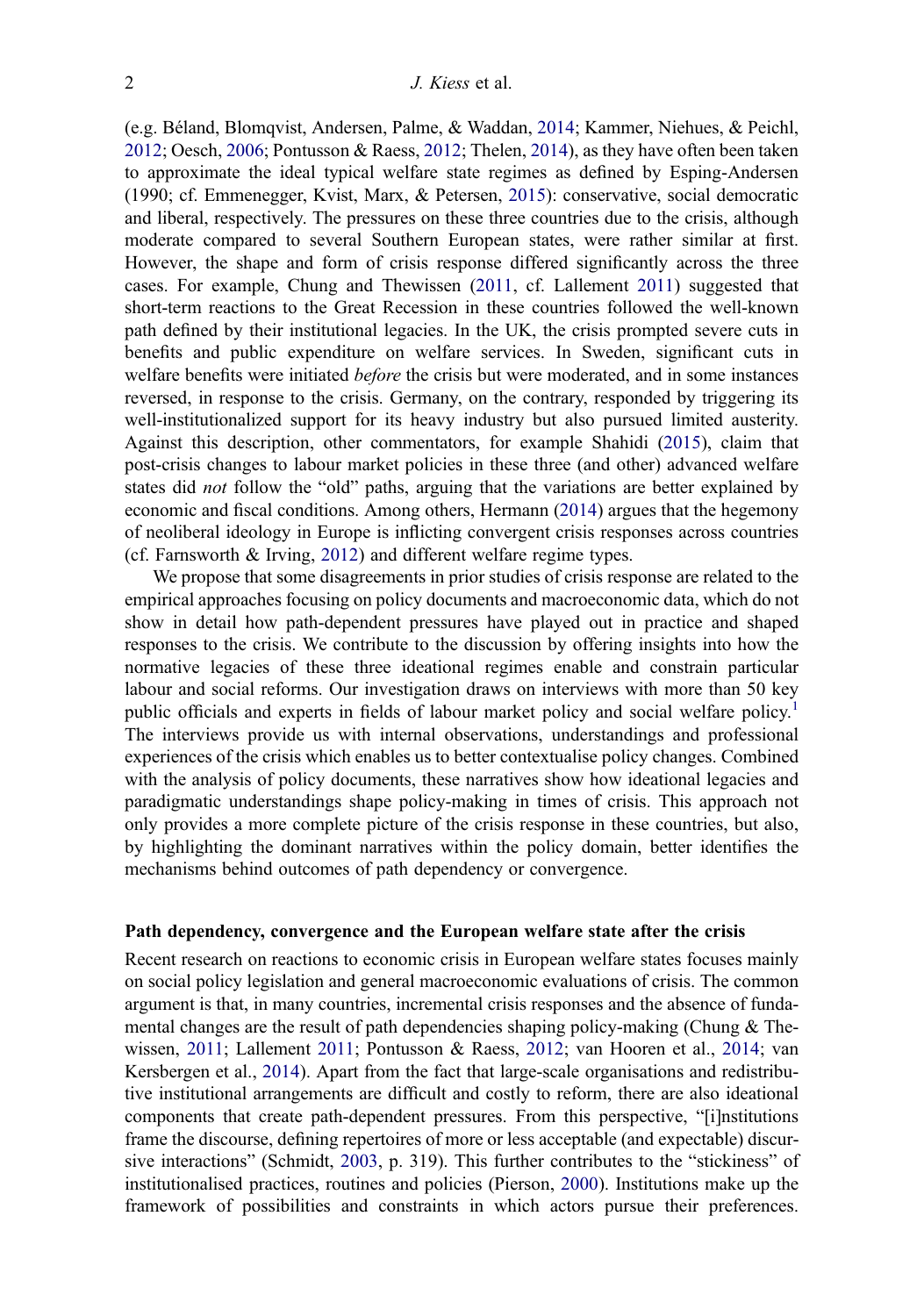<span id="page-3-0"></span>Policy-makers act within policy paradigms which are expected to structure their crisis responses. As Immergut and Anderson ([2008,](#page-15-0) p. 358) stated:

Policy paradigms are the world views of bureaucrats, politicians, and other key political actors about the nature of policy problems and the range of potential and appropriate solutions. These paradigms constitute roadmaps that provide actors with cognitive tools and directions about how to interpret how key macro-institutions (like the economy) function. These cognitive understandings, in turn, shape the range of policy alternatives that come into focus.

This lack of ideational change has been illustrated in the way that coordinated market economies, such as Belgium, Germany, the Netherlands, Poland and Sweden, reacted to the economic crisis with extended unemployment benefits and short-term work schemes. Within this group, reactions differed between conservative regimes securing employment (e.g. Germany) and social democratic responses adjusting benefits for the unemployed (Sweden). In comparison, economies such as Spain, Ireland, Greece, Portugal and, in particular the UK, reacted with "liberal" policies (Lallement, [2011;](#page-15-0) Tridico, [2012](#page-16-0)). From this perspective, the crisis response of recent years has not required any overall ideological or policy paradigm change. Governments aimed to first and foremost restore stability, not change existing and institutionalised procedures and rules (van Hooren et al., [2014\)](#page-15-0). This meant that policy-makers in Europe "generally used arrangements or schemes already in place prior to the crisis, extending or more actively supporting them" (Vaughan-Whitehead, [2011](#page-16-0) p. 25). In other words, path departure is very unlikely and "there has been no new paradigm for governance emerging as a result of the crisis.  $/$ ... having a new paradigm requires new ideas and those appear to have been in rather short supply" (Peters, Pierre, & Randman-Liiv, [2011,](#page-15-0) p. 26). Findings of incremental change in the form of layering, drift, conversion, displacement and exhaustion (Streeck  $\&$ Thelen, [2005](#page-16-0)), rather than comprehensive institutional change, are therefore to be expected (Mayntz, [2012;](#page-15-0) cf. Starke et al., [2013\)](#page-16-0).

While we agree that path-dependent pressures were important in shaping the response to the crisis in many European countries, prior studies have not explained well how such dependencies played out in practice. This general lack of clarity, with little focus on mechanisms which explain the path-dependent processes, can at times even muddle the differences between path dependency arguments and arguments for policy convergence across regimes.

This also results in uncertainties regarding to what extent these conclusions are really competing, or, rather speaking to different levels of analysis. For instance, it has been shown that pre-crisis trends of welfare state retrenchment continued through the crisis years but also that these developments have been more or less consistent across welfare state regimes (Elsässer, Rademacher, & Schäfer, [2015\)](#page-14-0). Similarly, Fehmel ([2012,](#page-15-0) p. 54) argues that European welfare states in the last 20 years have converged "concerning both the method of financing the social security systems and the social benefits level". Evidence of convergence is found in general and it is argued that reactions, despite some variations across regimes, followed one overarching paradigm (Preunkert, [2016\)](#page-16-0), namely neoliberal policy prescriptions (Hermann, 2011; Farnsworth  $\&$  Irving, [2015](#page-15-0)). Thus, while these researchers highlight the presence of convergence around a general model or paradigm, they also rely on the notion that this paradigm has remained stable throughout the crisis (Crouch, [2011](#page-14-0); Schmidt & Thatcher, [2013](#page-16-0)).

While these indications of convergence cannot be ignored, they do not necessarily serve as basis for making competing claims with those who have pointed to path dependencies.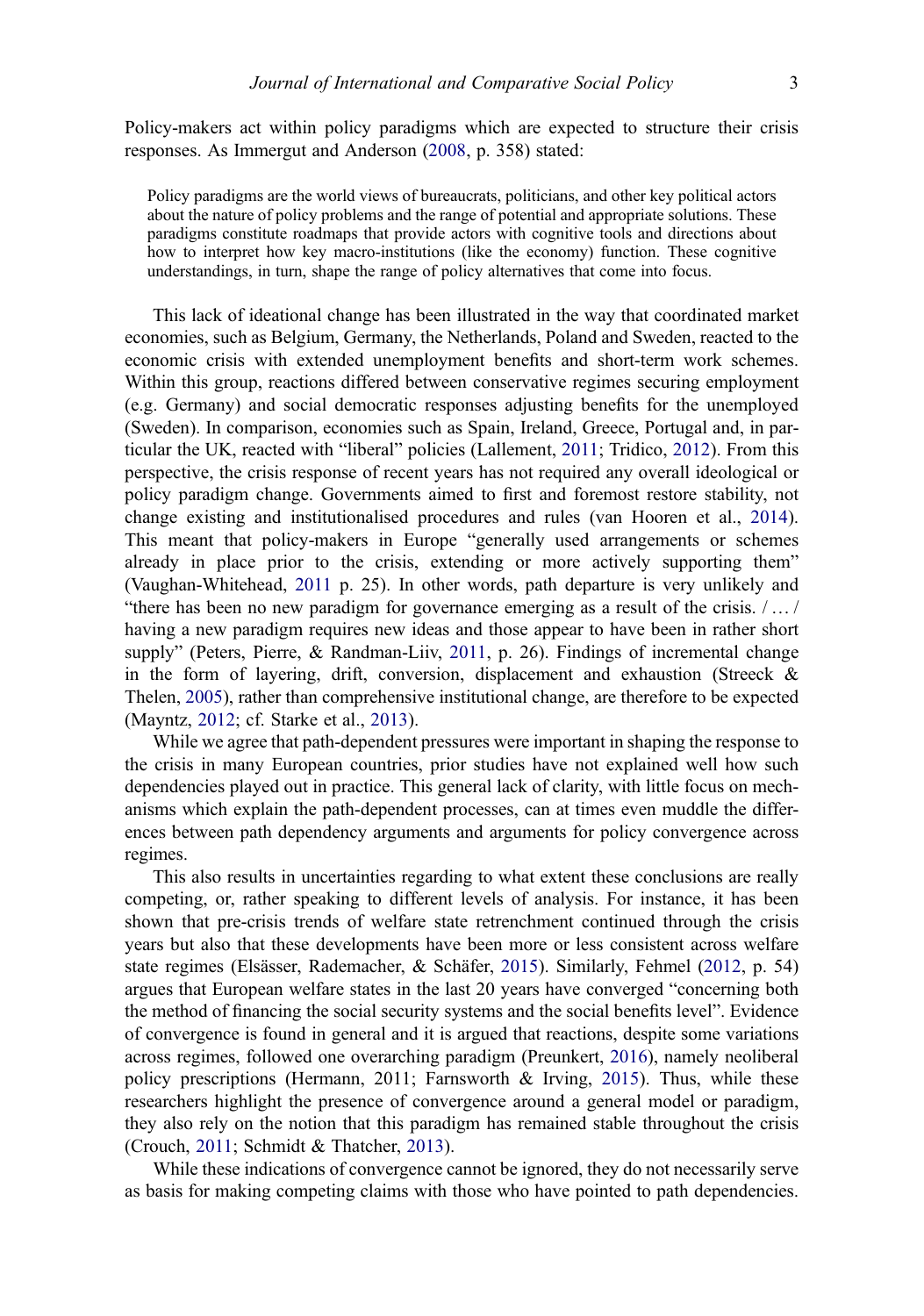<span id="page-4-0"></span>The differences might concern competing claims regarding the level at which path dependencies work. For instance, while states, not least EU Member States (cf. Holzinger & Knill, [2005\)](#page-15-0), converge around a common general paradigm, this paradigm is *in itself* associ-ated with a high degree of path dependency. Even if we accept that European welfare states are generally converging around a common paradigmatic model, also affecting their crisis response, there are still numerous instances where path dependencies produce specific effects within a broader framework of convergence.

We argue that examining the narratives of crisis and the ways in which responses to crisis are perceived by key political actors helps us to better understand how the processes of path dependency and convergence might take place at different levels. The three cases chosen for analysis demonstrate the aforementioned dynamics, as the respective welfare regimes in Sweden, Germany and the UK have arguably become less distinctive during the last 30 years (Holzinger & Knill, [2005\)](#page-15-0). However, their varied responses to the Great Recession (Chung & Thewissen, [2011](#page-14-0)) indicate that there are still non-negligible differences between them (Lallement, [2011\)](#page-15-0). Focusing on macroeconomic indicators or policy documentation is not enough for describing these dynamics: we need additional information from those in the policy-making process which shows how the chosen responses to crisis relate to different aspects of institutional legacies and social norms. In particular, we hypothesise that policy-makers argue along the lines of their respective welfare regime when commenting, interpreting and describing reactions to the crisis. Signifying the paradigms and welfare regimes they stand for, these interpretations and framings are core to the question of how path dependency works (Béland  $\&$  Cox, [2010](#page-14-0)). How bureaucrats, policy-makers and advocates perceived and framed the crisis is key as they shape action plans, advise politicians and embody institutional (and ideational) stickiness.

## Case selection, method and data

Our investigation builds on a systematic analysis of changes in labour market policy and social welfare policies in three countries which represent different ideal types of welfare regimes (Arts & Gelissen, [2002;](#page-14-0) Esping-Andersen, [1999](#page-14-0)). Although conservative Germany, liberal United Kingdom and social–democratic Sweden are all members of the European Union and faced the same Great Recession since 2007, they carry significantly different institutional legacies. The cases are partly selected because prior studies, especially Chung and Thewissen [\(2011](#page-14-0)), provide detailed description of policy reforms in these countries and have shown that at least in the case of initial crisis response, the changes followed the path defined by their institutional legacy. We can thus go one step further here and investigate the ideas behind this and whether it is really appropriate to describe the result as path-dependent. The selected countries were affected by the crisis less than South European countries, but as shown in [Figure 1,](#page-5-0) they still jointly experienced significant decline in economic growth in 2009. Other figures such as economic strain or unemployment rate followed different patterns, however, arguably due to the national economic composition and institutional legacies.

Our analysis also considers social welfare and labour market reforms before the crisis because, obviously, one cannot fully understand the reaction to crisis without knowing, for example, the initial level of welfare generosity or labour market policies. We aim to provide qualitative description of crisis response (cf. Starke et al., [2014](#page-16-0)), and information for the analysis is obtained from the careful reading of original policy documents, as well as semi-structured interviews with over 50 key policy experts and bureaucrats from all 3 countries. Respondents were selected depending on their expertise within the fields of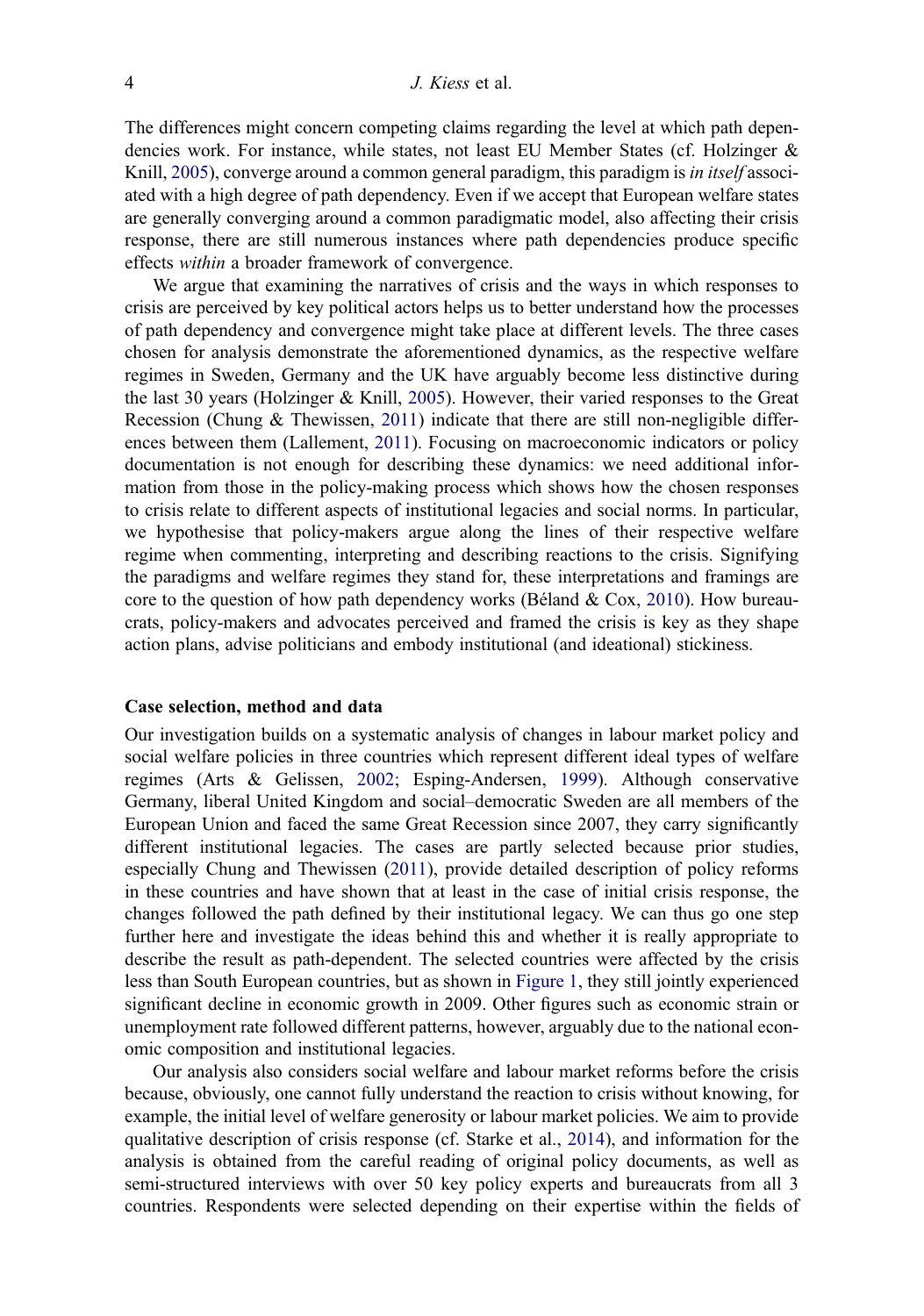<span id="page-5-0"></span>

Figure 1. Selected economic indicators in Sweden, the UK and Germany 2005–2014. Source: Eurostat 2015.

labour market and welfare policies, if they held positions during the crisis, and we concentrated on public officials and policy advocates rather than politicians in order to investigate the actual relevance of worldviews and institutional legacy within administrations, not only on the political–programmatic level. The idea behind this is that bureaucrats, policy advisers, advocates and administrators form discursive communities and policy advocation networks (Bressers & O'Toole, [1998;](#page-14-0) Sabatier, [1988\)](#page-16-0) that resemble the ideational foundation of what we observe as path-dependent policy reactions. By concentrating on government officials and advocates, we complement studies focusing on the political sphere (e.g. Armingeon et al., [2016\)](#page-14-0) and emphasise the diffusion of respective paradigms within policy networks. Interviews were used both to put policy changes in their proper context, but also, crucially, to ascertain to what degree changes had been associated with the crisis and in which way. We do not aim to provide any generalisable picture of the process of crisis response, but offer a more contextually informed account of what prompted specific ways of responding to the crisis in these particular countries, well known for their stickiness of welfare institutions. Interviews with Swedish respondents are marked with SE and the respective interview number, for Germany we use DE and for the UK case, UK. $^{2}$  $^{2}$  $^{2}$ 

## Sweden: a social democratic response to crisis?

Compared to many other European countries, the crisis had very moderate effects in Sweden. In its early stages, however, there was a great deal of uncertainty in the Swedish government regarding how and to what extent the crisis would affect the Swedish economy. At this point,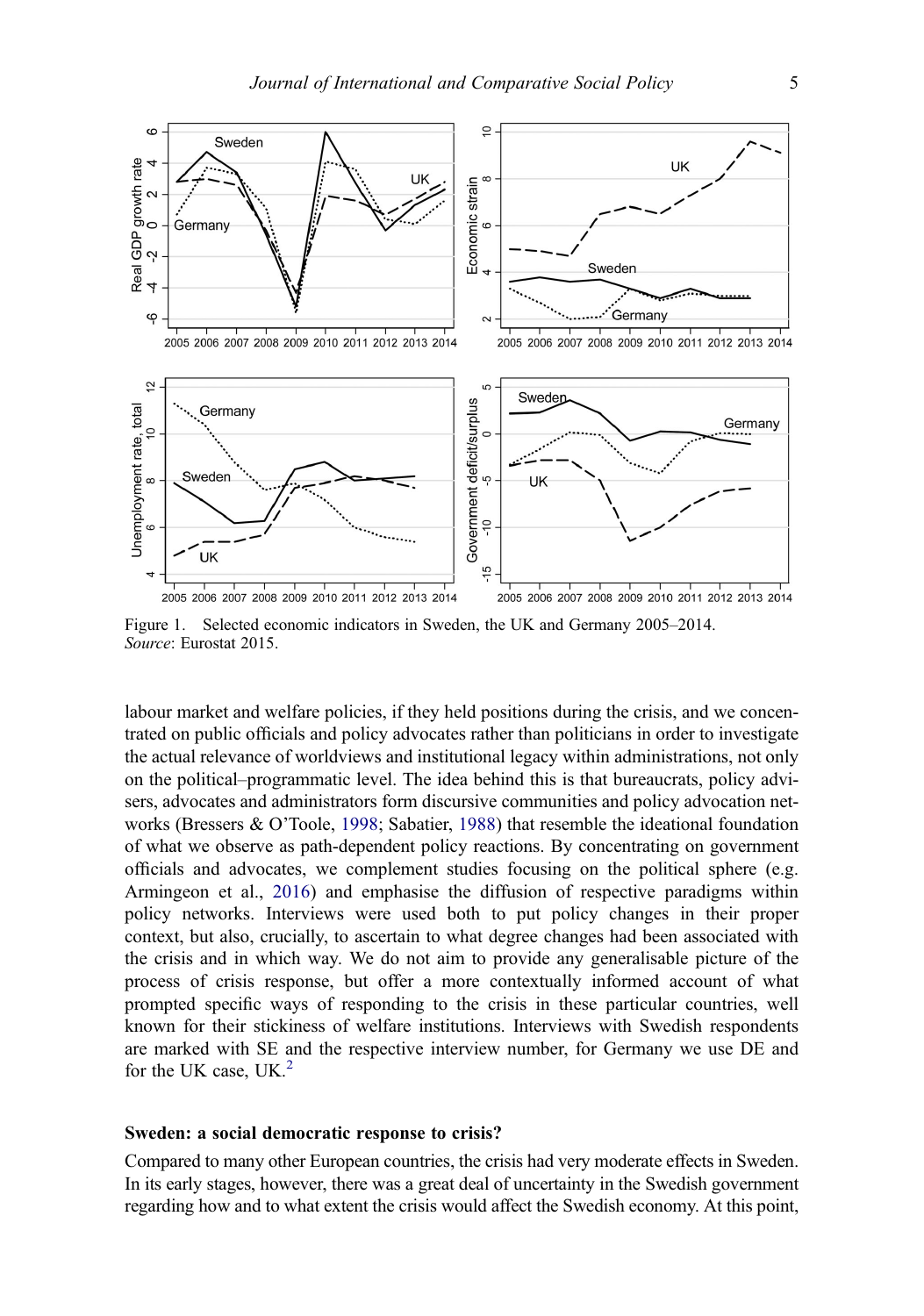<span id="page-6-0"></span>government officials, in particular, those responsible for finance, entertained a range of different scenarios, including ones of a complete financial and economic collapse. As one respondent stated in characterizing early perceptions of the crisis: "Will the economy of this society work at all? What happens if the banks were to collapse? Real nightmare scenarios." (SE 2). These perceptions of uncertainty and the possibility of a more wide-ranging impact of the crisis, also fuelled by increasing unemployment rates, (see [Figure 1\)](#page-5-0), are important to understand the Swedish response to the crisis.

While Sweden can still be characterized as a relatively comprehensive welfare state, in the 2000s and up to the Great Recession, Sweden engaged in reforms which formed a paradigmatic shift from the social democratic tradition of welfare generosity (Freeman, Topel, & Swedenborg, [2008\)](#page-15-0). These reforms, particularly social insurance and labour market policies adopted in 2007 and onwards, were largely driven by the political agenda of the centre-right government first elected in 2006, and re-elected in 2010. Sickness benefits became regulated through strict time limits and there was a considerable increase in membership fees for unemployment insurance. Additionally, labour market programmes were refocused on those farthest away from the labour market, that is, the long-term unemployed and newly arrived immigrants (Government of Sweden, [2007a,](#page-15-0) [2007b\)](#page-15-0). The policy discourse of the coalition entering into office in 2006 constituted a reversal of the fundamental idea that welfare provisions are put in place to ensure inclusion in society on an equal a footing as possible. Instead, it was argued that citizens outside the labour market were victims of flawed incentive structures, which were effectively "locking people in" to a dependency on the social security system and thus excluding them from society (SE 1). Those receiving benefits were depicted as victims of the welfare state itself (they were not, as outlined in the UK section, cast as lazy or irresponsible). All persons not active in the labour market were identified as "excluded" and everyone receiving different kinds of welfare benefits, such as disability pensions, unemployment benefits and sickness benefits, were included in this category. This discourse is well described by one of our respondents, when reflecting on the introduction of cut-off points in the social insurance systems:

There are clear incentives in these time limits. You will find this in both the unemployment insurance and the health insurance. There is a form of … it's not formulated like that, and we don't formulate it like that either, but there is a form of intimidation effect … . (SE 7)

The ideas for stricter rules and a move towards a more targeted model were present before 2007, but required a centre-right government to introduce new legislation that left the Social Insurance Agency much less room for interpretation (SE 9; SE 10; SE 11; SE 12; Swedish Social Insurance Agency, [2014](#page-16-0)). In sum, before the crisis, there was a significant shift from a universal model towards a more targeted and corporate model with restricted eligibility and lower benefits, converging with the policy development in a broader European context.

However, with the onset of the crisis in Europe and in Sweden, the initiated reforms were actually slowed down and, in a few instances, reversed. The unemployment benefit programmes, which were otherwise reserved for long-term unemployed and young people, were expanded: "They brought in a range of measures to deal with those who were laid off, to deal with this temporary, externally induced recession" (SE 1). The government at this point appeared constrained by the well-institutionalised legacy of the comprehensive welfare state and turned to solve the problem of increasing exclusion of people from the labour market (cf. Chung & Thewissen, [2011](#page-14-0)). Measures of "pumping money into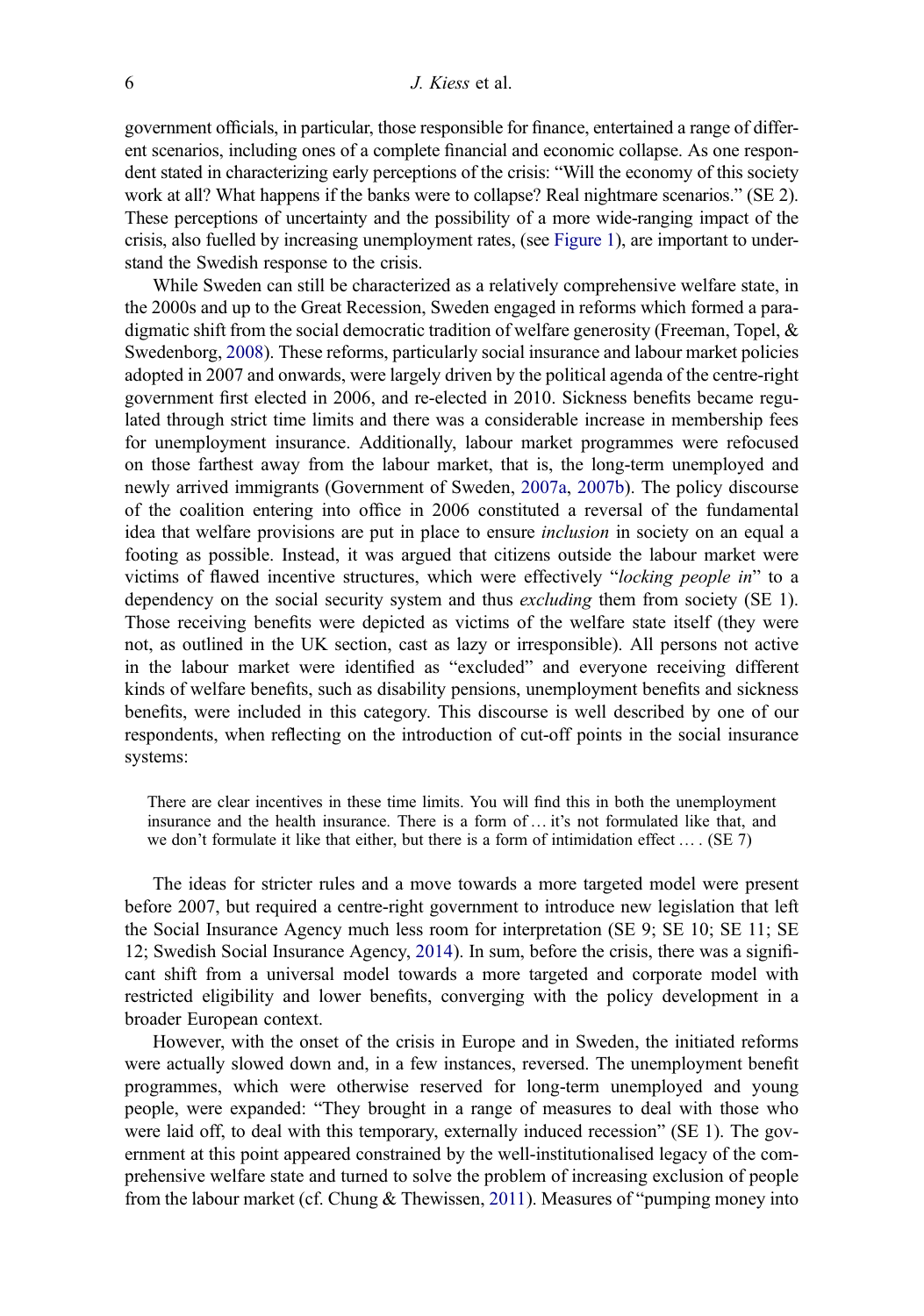the system" (SE 2) were otherwise contrary to the centre-right government's characterisation of welfare programmes as contributing to exclusion. Rather than further accelerating restrictive welfare reforms, as in many European countries where austerity served as a key crisis response, the crisis slowed reforms down in Sweden:

It was the way in which the crisis arose and the logic of how to deal with it that legitimized the shift in policy. Those measures were otherwise contrary to the general approach of the government. If the crisis would have been a more slow moving and long term recession that had led to people losing their jobs, perhaps the assessment would have been different, [but] this we do not know. (SE 1)

The crisis was thus not perceived by the government as a consequence of a lack of market adaptation to new circumstances by businesses. Neither was it interpreted as connected to flawed structures of the welfare state. Rather, the perception was that it had little to do with the Swedish system at all and that it should be pushed back by any means available. These perceptions conditioned the response which included a slight expansion of benefits, although marginal, rather than their reduction. Furthermore, it slowed down the implementation of the broad package of reforms planned by the centre-right government.

In the context of the crisis, the scheduled reforms became politically more difficult and their projected positive results were eaten up by increasing levels of unemployment. As one respondent in the Employment Agency stated, "The government had maximum bad luck. They introduced the new rehab chain [the new restrictive rules] at the same time as the worst crisis in ages happened. If they had foreseen that they perhaps would have waited" (SE 8). Thus, the crisis led to a situation where the room for manoeuvre actually lessened. The fact that the administration of those labour market programmes was given more funds and that this funding was subsequently renewed during the crisis (Interview SE 7) points to how sticky the Swedish institutions are and how difficult it was to change the social democratic welfare system. Even the rhetoric of lock-in effects became less dominant as a result of the financial crisis and instead it became important to show that government cared about these large groups of people who had been laid off (SE 7). This is well exemplified by the abolition of the model of differentiated fees in the unemployment insurance:

Almost everyone agrees that this worked better on paper than in the real world. Removing the differentiated fees for the unemployment insurance was one of the most important demands for the labour organizations (…) this was where [the Government] had to give in. (SE 5)

Apart from going back on some of the reforms in the field of labour market policy, there were also changes in the social insurance system. In this context, one can say that the Swedish centre-right government was rather constrained in its immediate policy responses to crisis in the period of 2008–2010. Although it did not change the fundamental idea of their reforms, it continuously had to negotiate with the paradigmatic idea of an encompassing and generous welfare state, hence following the path established by many previous social democratic governments. Rather than using the crisis as an opportunity to further restrict access to welfare provisions, reforms in that direction were slowed down due to institutional pressure and the perception of the crisis as an external threat. The period after 2010 is, however, again characterised by the continuation of liberalisation policies, at least until the new Social Democratic government came to power in 2014. In sum, for Sweden, the crisis seemed to have activated path-dependent pressures and reduced the speed of an otherwise accelerating process of policy convergence towards a more liberal paradigm.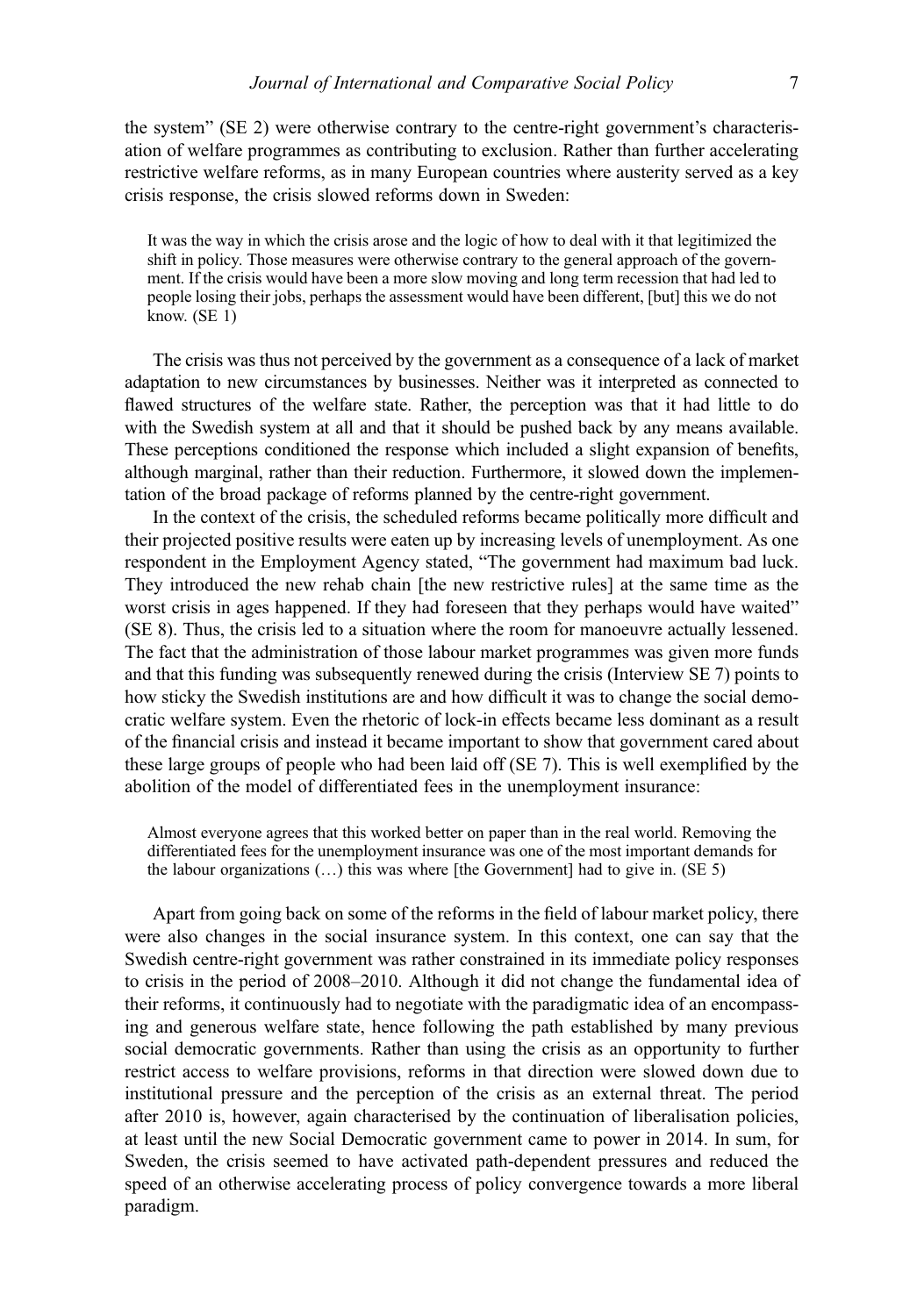#### <span id="page-8-0"></span>UK: a liberal response to crisis?

In many ways, the economy in the UK did not decline any more severely than in Germany or Sweden, especially in terms of employment (UK 3; UK 4). However, the UK was particularly vulnerable in the longer term because of overexposure to the global financial system via the City of London, and a large housing market bubble sensitive to any restriction in credit availability. To contain the crisis, the centre-left Labour government took an unprecedentedly interventionist approach to stabilise the threatened banking sector through nationalisation and recapitalisation of various banks. At their peak, these measures exposed the Treasury to liabilities of more than £1000 billion (National Audit Office, [2014,](#page-15-0) p. 13) and formed a large part of the increased government deficit shown in [Figure 1.](#page-5-0) A policy advocate observed that, "When the credit crunch first came it was very much about debt and finances and not so much about the wider, 'real', economy" (UK 3).

After initially supporting the bailouts, the official opposition, the Conservative Party, began pushing a narrative of profligate spending by the Labour government, especially in the run up to the 2010 general election. To appear strong on the economy, Labour also took up the mantle that spending needed to be brought under control, with the Chancellor promising in the election campaign to make cuts to public spending "deeper and tougher" than those made in the 1980s by Conservative prime minister Margaret Thatcher (Elliot, [2010\)](#page-14-0). Consequently, the crisis came to be perceived as one of public spending, and the issue of the public deficit subsequently came to dominate policy responses to the crisis in terms of austerity and spending cuts (English, Grasso, Buraczynska, Karampampas, & Temple, [2016](#page-14-0); Temple, Grasso, Buraczynska, Karampampas, & English, [2016\)](#page-16-0). A government official noted how the "really brutal deficit figures" gave the idea of spending cutbacks "a certain level of impetus" further remarking that "crisis has probably driven a large number of policies which intend to save money" (UK 10).

Importantly, the financial crisis hit the UK against a backdrop of years of "Third Way" liberalisation, heightened emphasis on activation, and "creeping conditionality" (Dwyer, [2004\)](#page-14-0) in the field of social security policy, in particular welfare-to-work provision (Whit-worth & Carter, [2014](#page-16-0), p. 106). This gives raise to two elements of path dependency observable in the UK responses after the crisis. Firstly, framed as a spending crisis, policy had to cutback on public spending and this was to be achieved through continuing and deepening the neoliberal reforms already underway in the UK. Secondly, the "stickiness" of such a path is further suggested by the widespread perception across interviewees that such an approach would be pursued regardless of which party was in government, a particularly salient observation since the UK had a general election two years into the crisis, which removed the long-standing Labour government, and was facing another election just a few months after our interviews took place.

When the centre-right Conservative-led coalition (2010–2015) ousted Labour, the new prime minister declared a "permanently leaner state" to be his party's end-goal. A member of the Social Security Advisory Committee (SSAC) argued that there was an "overriding objective" to contain the growth of social security spend and, when it came to the Conservative-led Coalition, there was "a very clear kind of relationship between the perception of the crisis and the policy agenda that is being pursued" (UK 1). Another interviewee provided further detail:

… the narrative is to introduce austerity through reduction in government budgets … a particular wing within the Conservative Party … is in favour of austerity falling mostly on public spending and secondly, austerity falling mostly on social security spending. (UK 2)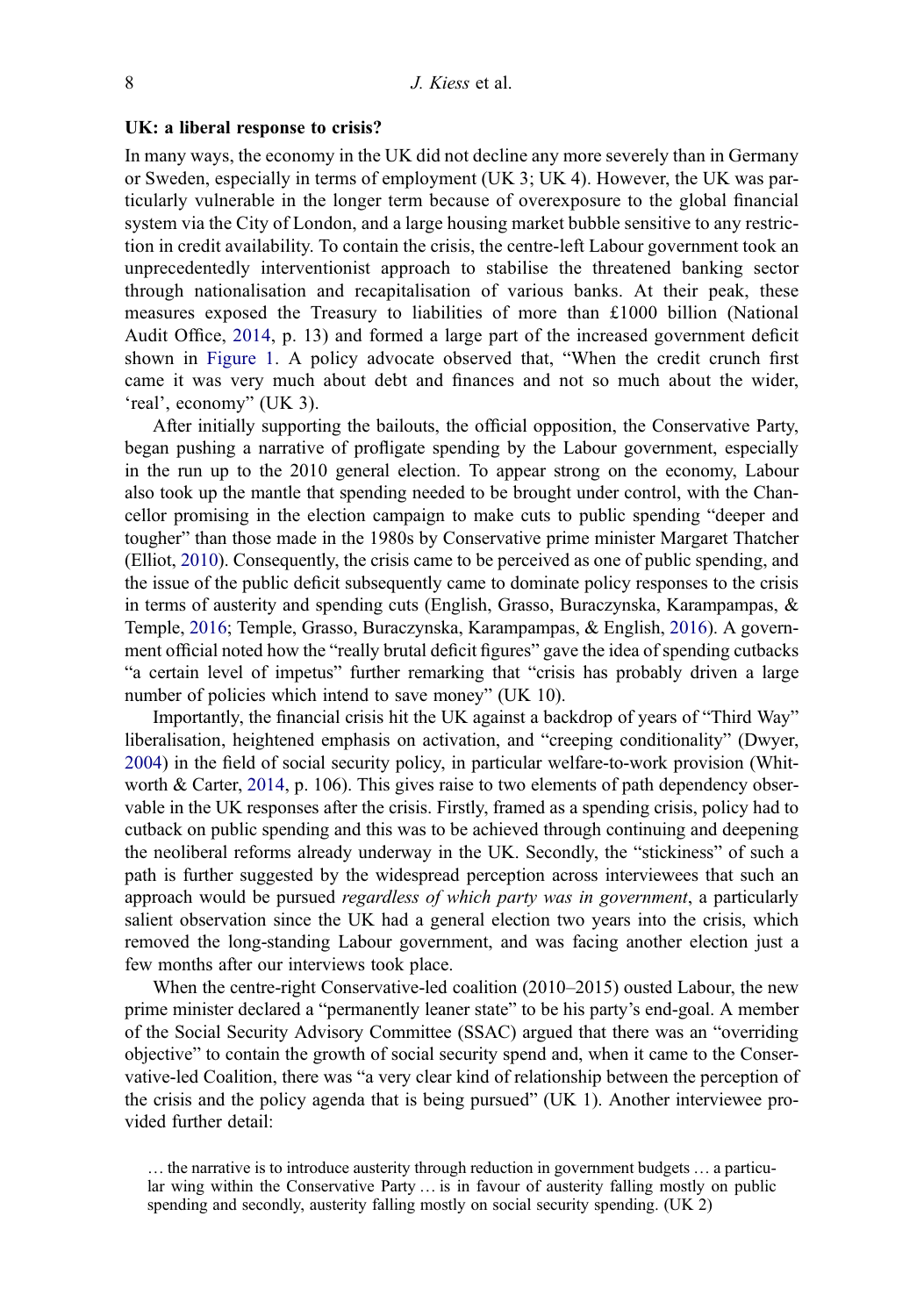<span id="page-9-0"></span>As a government official succinctly summarised: "we're not in the business of spending money" (UK 6).

But this welfare retrenchment and spending cuts response to the crisis has to be contextualised. In terms of deepening the existing approach, a policy advocate was clear: "They have introduced further activation measures, further conditionality rules and amplified the use of sanctions" (UK 1, emphasis added). As one of our interviewees noted, such an approach followed an existing path of "welfare residualisation", something hard to turn away from as further cuts and retrenchment act as "feedback loops" (UK 2). Building on this notion of an ongoing development, an advocate noted that; "Whatever wrapper you put around the policies they are essentially adding greater conditionality into the system" with "The UK [having] been at the forefront of driving down the level of direct public investment into this stuff" (UK 8). Arguably, the Conservative Party's labour policy continued down the path introduced by New Labour before the crisis, but with increasing use of sanctions, stringent activation measures and a more individualised approach to employment (Whitworth & Carter, [2014](#page-16-0)).

In terms of the broader social security narrative, as in Sweden, the system was seen to breed "welfare dependency". Yet, this issue had been highlighted by the pre-crisis Freud Report, commissioned by the Labour government (Freud, [2007](#page-15-0)). In comparison to Sweden, however, the UK narrative came to develop a focus on individualised blame: "The government was very successful in portraying most of the welfare reforms and cuts as being directed on the workless or workshy – using the phrases almost interchangeably" (UK 4). The Conservative Party built upon the narrative by diagnosing a "moral hazard" in the system which incited laziness and eroded self-discipline (Wiggan, [2012](#page-16-0), p. 400), leading to a narrative of "the undeserving welfare claimant" (Garthwaite, [2011](#page-15-0); Romano, [2015\)](#page-16-0).

Looking forward, it was clear across almost all interviews that this emphasis on cutting welfare expenditure was not only here to stay, but something accepted across the political spectrum (with the exception of the Green Party, who were generally seen as offering an alternative agenda, but having no access to power, and so limited influence on policy [UK3; UK10]). Regarding the then upcoming 2015 election, as one government official put it,

Well we have the election in May and likely some new ministers but we will still have the brutal facts; there is still a large deficit to cut so we will be scraping around trying to work out how to not spend money

with the additional observation that "Any government would sit there and look at a large chunk of benefit spending and think – how can we reduce this? It's perpetually a challenge" (UK 10). Such a viewpoint from a government official is backed up by a policy advocate who noted: "The broad consensus is the need to make cuts, and the difference concerning 'where' and 'how' is only on the fringes" (UK 8). Other examples argued that after 2010 "Labour would have done the same, so it's not a huge amount of difference on the party side" (UK 5) and yet another noted that "I don't sense that there's a political movement in favour of significantly changing the direction of travel of our social security system" (UK 1). Finally, a member of the Social Mobility and Child Poverty Commission (a non-departmental public body sponsored by Cabinet Office, Department for Work and Pensions, and Department of Education) argued this point particularly in relation to austerity: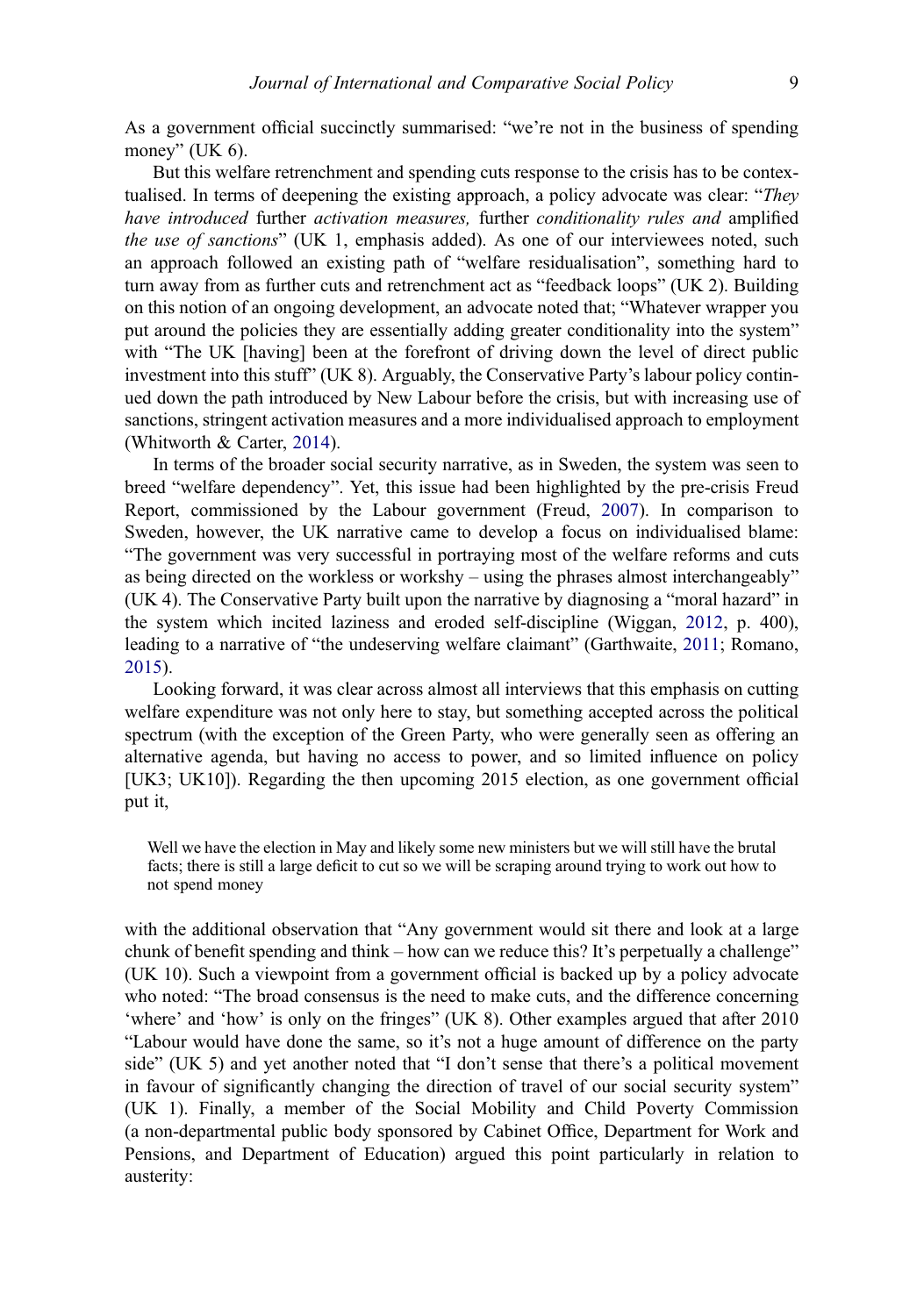<span id="page-10-0"></span>The policy space is a little bit of treading water at the moment to see what happens with the election, but either way, the broad tenets of austerity are going to be there, it's just a question of priorities and mix. (UK 4)

The evidence of path dependency in the UK then suggests that it is of a particularly sticky nature. In a way, this is not surprising; since coming to power in 1997, the New Labour government had not attempted "to restore a previous social model, but instead sought to graft elements of social support and social investment onto the free-market pol-icies of the previous Conservative governments" (Grimshaw & Rubery, [2012](#page-15-0), p. 106–107). And so, a return to power of the Conservative government might be expected to lead to only limited changes. Even the all-important financial interventions had to "work through monetary channels … to revive the supply of credit" (Hodson and Mabbett ([2009,](#page-15-0) p. 1053, emphasis added), arguably offering limited substantive change to the dominant policy para-digm (Berry, [2016\)](#page-14-0). Therefore, what can be seen is an embedded *neoliberal deepening in* the period following the crisis, especially with the long-term austerity approach of the Conservative-led coalition. Over a decade ago, Oliver and Pemberton ([2004,](#page-15-0) p. 435) argued that, since the late 1980s, a generalised neoliberal paradigm has become entrenched in an "iterative evolutionary cycle" in the UK, carried forward into the twenty-first century. Our analysis clearly suggested that the process has not slowed as a response to the Great Recession; indeed, it has arguably strengthened; the UK has since returned to a "purer" path, within which the confines of policy are contained even more rigorously by the liberal paradigm.

## Germany: the conservative response to crisis?

An important reference point of German welfare state development is the "Agenda 2010" reforms initiated in 2003 by the green-social democratic coalition. These reforms intended to make the labour market more flexible and to reform the conservative, contributionfinanced, welfare state. Similarly to Sweden, and in contrast to the UK, this path of neoliberal reform was not pressed further during the crisis although it is contested now whether the reforms made it easier or harder for the German labour market to cope with the crisis.

Again, like Sweden and in contrast to the UK, Germany experienced limited long-term effects of the Great Recession. In comparison to both the other case studies, the unemployment rate, declining since 2005, continued to fall after 2009. Importantly, German public officials regarded the crisis as similar in character to previous downturns (DE 2), even though this one was acknowledged as being much more significant: "the big economic slump of 2009" (DE 6). Regardless, it was interpreted first and foremost as a crisis of economic slowdown within a functioning model (Konjunkturkrise): the problems in the labour market were cyclical not structural (DE 1). In response, Germany undertook four potential Keynesian crisis measures – investing in/securing jobs, introducing tax measures, investments in the infrastructure and tax relief – while Sweden took the first two and the UK took only one (investing in jobs) (Vis, van Kersbergen, & Hylands, [2011](#page-16-0), p. 346). More concretely, the German government opted for short-time work (STW), scrappage bonus and public investments in infrastructure (DE 3, DE 20). The growth packages were clearly targeted: "The investments in renovation of schools, kindergartens etc. were strongly needed, so it was not 'digging a hole and filling it again'" (DE 20). And, finally, the perception of the crisis was closely connected to the measures adopted: "It was clear early on that there was no alternative to short-time work because it was a cyclical drop in orders which was just enormous … this was almost unanimous" (DE 4). The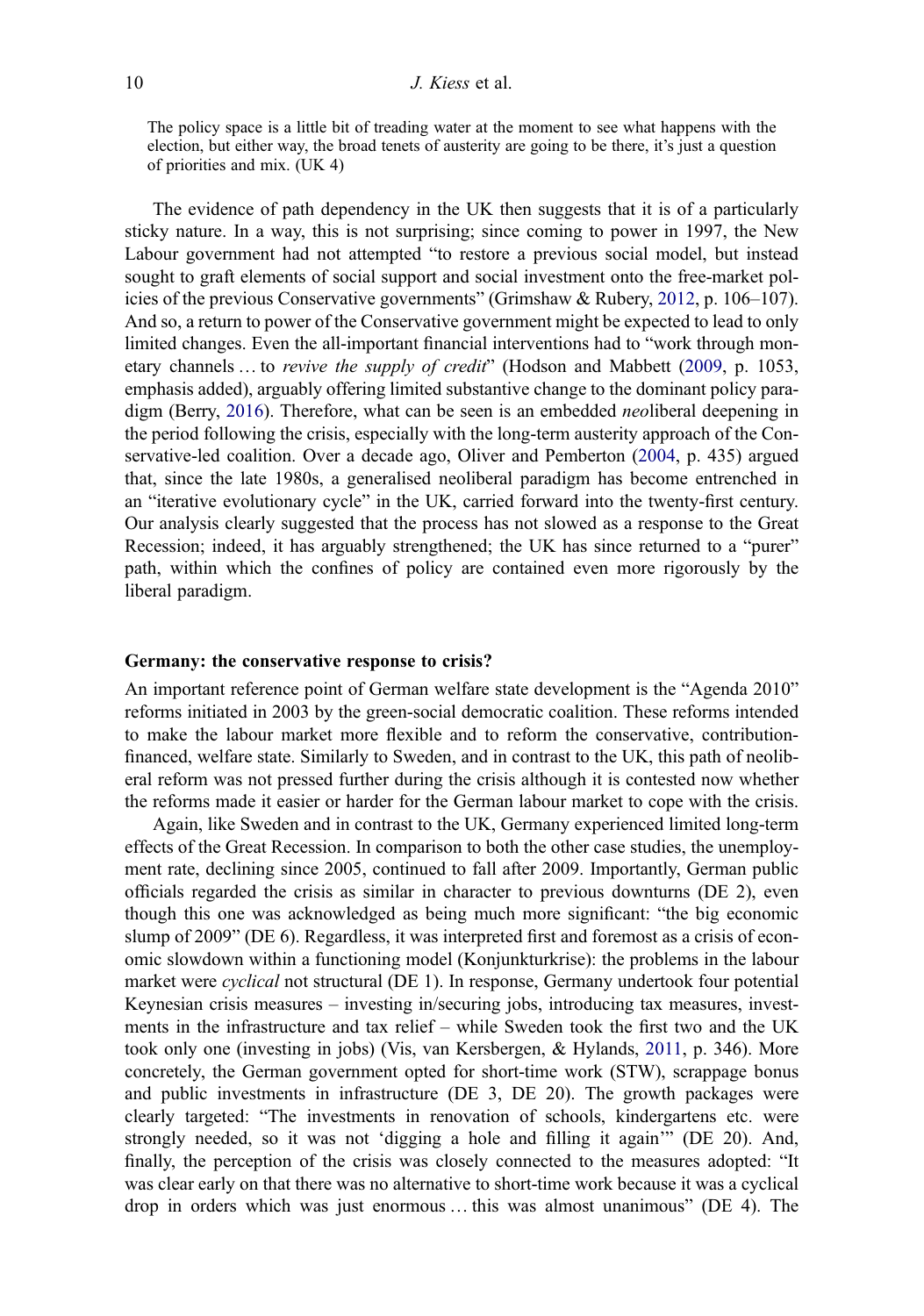<span id="page-11-0"></span>interpretation of the crisis as being "cyclical" worked as a "coalition magnet" (Béland  $\&$ Cox, [2016](#page-14-0)), meaning that it helped to build a political coalition in response of the crisis, including the social partners in what is now discussed as crisis corporatism (Urban, [2012\)](#page-16-0). Still, many interviewees were surprised by the success of these Keynesian measures (DE 20), which indeed were thoroughly against the neoliberal reform path chosen with the Agenda 2010 reforms and which are not disputed within the administration.

The German coordinated market economy (Hall & Soskice, [2001](#page-15-0)) profited during the crisis from the strongly interconnected system of industrial relations characterised by flex-time work records and co-management by works councils, a set-up which needs a lot of trust on both sides (DE 2; cf. Herzog-Stein, Horn, & Stein, [2013\)](#page-15-0). Adding to already existing mechanisms of internal flexibility, the expansion and easing of STW were the most prominent and successful German crisis measures (together with flex-time agreements at the firm level). Whereas German unemployment benefits were not changed during the crisis, the maximum duration of STW was extended from 6 months to 18 months (reversed in 2011). The motivation for initiating the STW measure was, according to our interviewees, both moral and practical. First, in a "social market economy", that is a regime like Germany, the government "had to do" something against unemployment (DE 4), and the German mentality of stable jobs, in contrast to the "hiring and firing" in the United States, was perceived as an important part of the German political economy (DE 6). Again, the idea of "social market economy" may have worked as a coalition magnet. Second, both coalition parties, the Social Democratic Party and the Christian Democratic Union (SPD and CDU, 2005–2009) aimed to get "money into the markets" to support demand (DE 3) and, through the stabilisation of export-led industries, other industries were indirectly stabilised (DE 6). Since the crisis was not perceived as harmful in Germany as it was in the UK, and, as it was clearly interpreted from a different perspective which fitted the conservative model (first and foremost: stable employment), there were also fewer efforts to manage the budget deficit via welfare cuts. The German health sector had been the target of reforms long before the crisis, and there were no measures that were as "harsh in terms of social policy" as the ones of the labour policy (Agenda 2010) reforms before the crisis (DE 14). One change during the crisis was the reduction of the health insurance rate paid by both the employer and the employee aimed at stabilizing the economy: "This was a relief to the employers and employees. And this was an unusual anti-cyclical process" (DE 14). However, this rate was restored after the crisis, with a cap on the employer's side which continues the reform path of the pre-crisis period.

Therefore, the austerity package in 2010 was, overall and notwithstanding the pressure it put on social aid beneficiaries, small and it re-established the pre-crisis policy course. Yet, it contributed to restoring trust in the government's ability to cope with the crisis. The austerity package was not only psychological but, also a message to the European partners: "Even if our deficits were not so bad, you have to cut, so for us the whole package had to be the same direction so it was coherent from a European perspective" (DE 16). Moreover, reducing or raising social aid could not be a central part of growth or austerity packages, as this would mean a deviation from the "subsistence minimum" as defined by German law. A lower deviation from this minimum is illegal due to a Supreme Court ruling (09/02/2010), and even in the crisis, a higher deviation to support domestic demand was not justifiable, following the conservative, technocratic paradigm (DE 16). This court ruling offered a clear institutional hindrance for any significant change in social policies.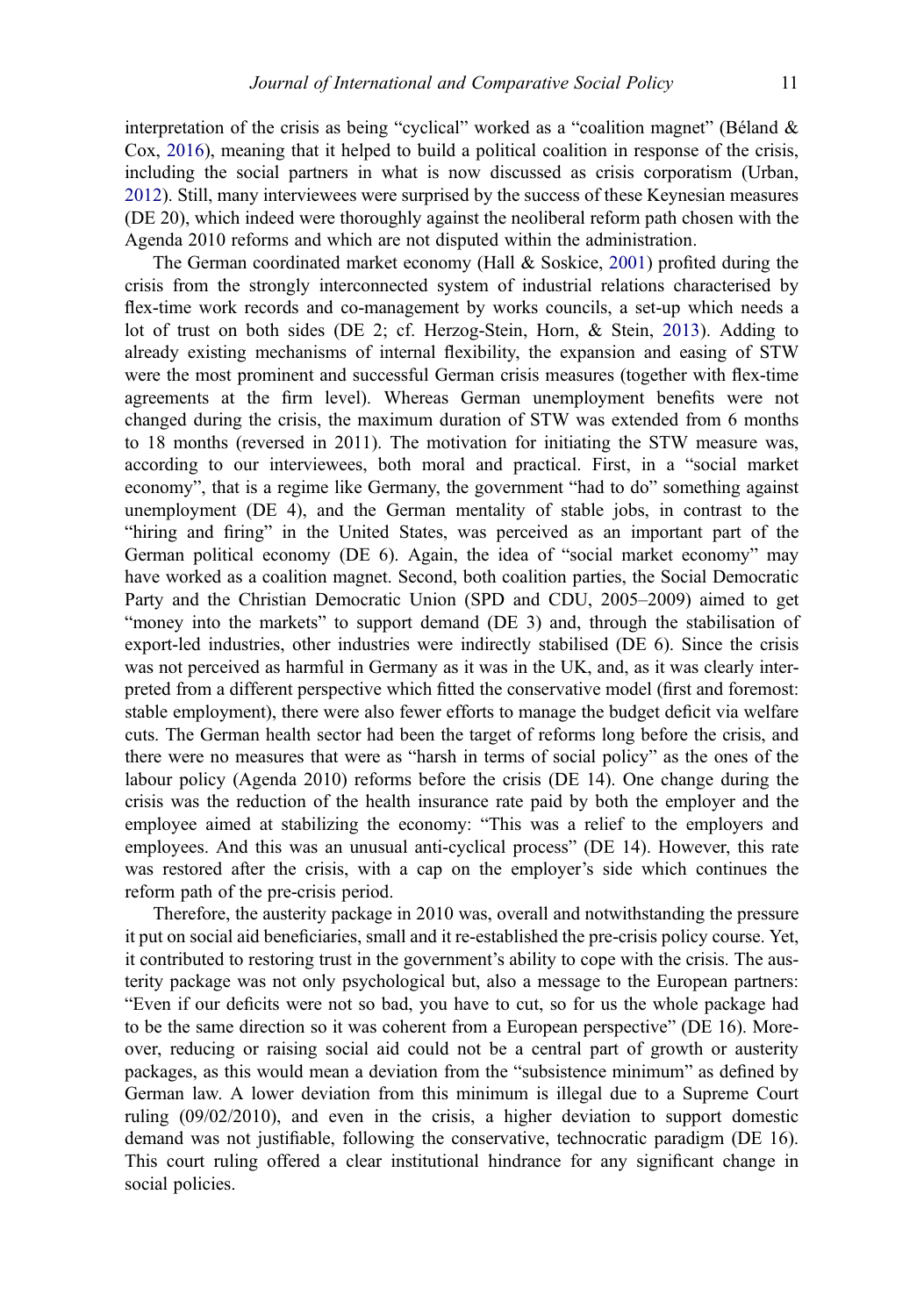<span id="page-12-0"></span>To sum up, after the outbreak of the crisis, Germany took immediate and costly measures to keep employment up and stimulate the economy. The reforms were unusual in their clearly Keynesian character and interventionist approach and contradicted the neoliberal reform course of the pre-crisis years. Yet, based on the institutional setup of Germany, the tradition of the conservative welfare regime and the strong interconnection between social actors and the government, coordination worked smoothly and the measures were almost undisputed. However, these measures were limited in time – and this is not surprising giving the perception of the crisis as a temporary economic slump and the strong belief in the German welfare regime. Changes in welfare policies (e.g. health and care insurance schemes) continued the development of the pre-crisis period and therefore we do not observe a considerable shift in policies or paradigm in Germany, rather it stayed on the "conservative" path with a, after the crisis, continued focus on liberal reform.

## Concluding discussion

We set out to look more closely at the crisis responses in three welfare states which, while faced with similar external pressures, answered in different ways resulting in differing crisis experience. Rather than engaging in a comparison of macro-level indicators, our analysis took a more open-ended approach allowing us to capture, in a more nuanced way, sometimes parallel, seemingly conflicting, movements of policy convergence and path dependency. In the literature, we observe a cleavage between scholars who argue that path dependencies prevail (e.g. Chung & Thewissen, [2011;](#page-14-0) Lallement, [2011](#page-15-0)) and those who emphasise convergence (e.g. Pontusson & Raess, [2012](#page-16-0); Shahidi, [2015\)](#page-16-0) and pointing at the strengthening of neoliberal policy agendas across Europe (Hermann, [2014\)](#page-15-0). Our interview analysis showed how the Great Recessions triggered reactions in labour and social welfare policy which are highly path-dependent, but sit within a broader framework of (neoliberal) convergence. In contrast to prior studies, we have not aimed to set path dependency and convergence against each other, but demonstrate that by focusing on the explanations of bureaucrats and policy advocates, we can better understand path dependency pressures in times of crisis.

The social and labour policy reforms in these three countries did not converge around a general crisis response policy as their membership in the EU might suggest. This is particularly interesting as, before the crisis, Sweden and Germany manifested clear indications of convergence with welfare reforms of a more liberal character. These pre-crisis reforms were subsequently "softened" as a response to the crisis. Fear of crisis-induced unemployment lead path-dependent pressures to shape responses such as the initiation of the STW scheme in Germany and widening access to labour market benefits in Sweden. In the UK, on the other hand, the already highly liberal character of its welfare system was further hardened in the face of the recession. Since the UK model already largely aligned with the wider understanding of convergence, the path-dependent reactions follow the same logic. The financial stimulus packages in the earlier stages of the crisis did not shift the UK onto a different crisis response path; the dominant discourse of the Conservative-led coalition government was paradigm-reinforcing rather than paradigm-threatening (Hay, [2013](#page-15-0)). Consequently, in contrast to Sweden and Germany, the crisis in the UK was very much discussed as connected to the size of the state, the generosity of systems of benefits and flawed incentive structures in those systems. Austerity measures in terms of further cutting back on services and benefits have therefore become a central part of the UK's crisis response.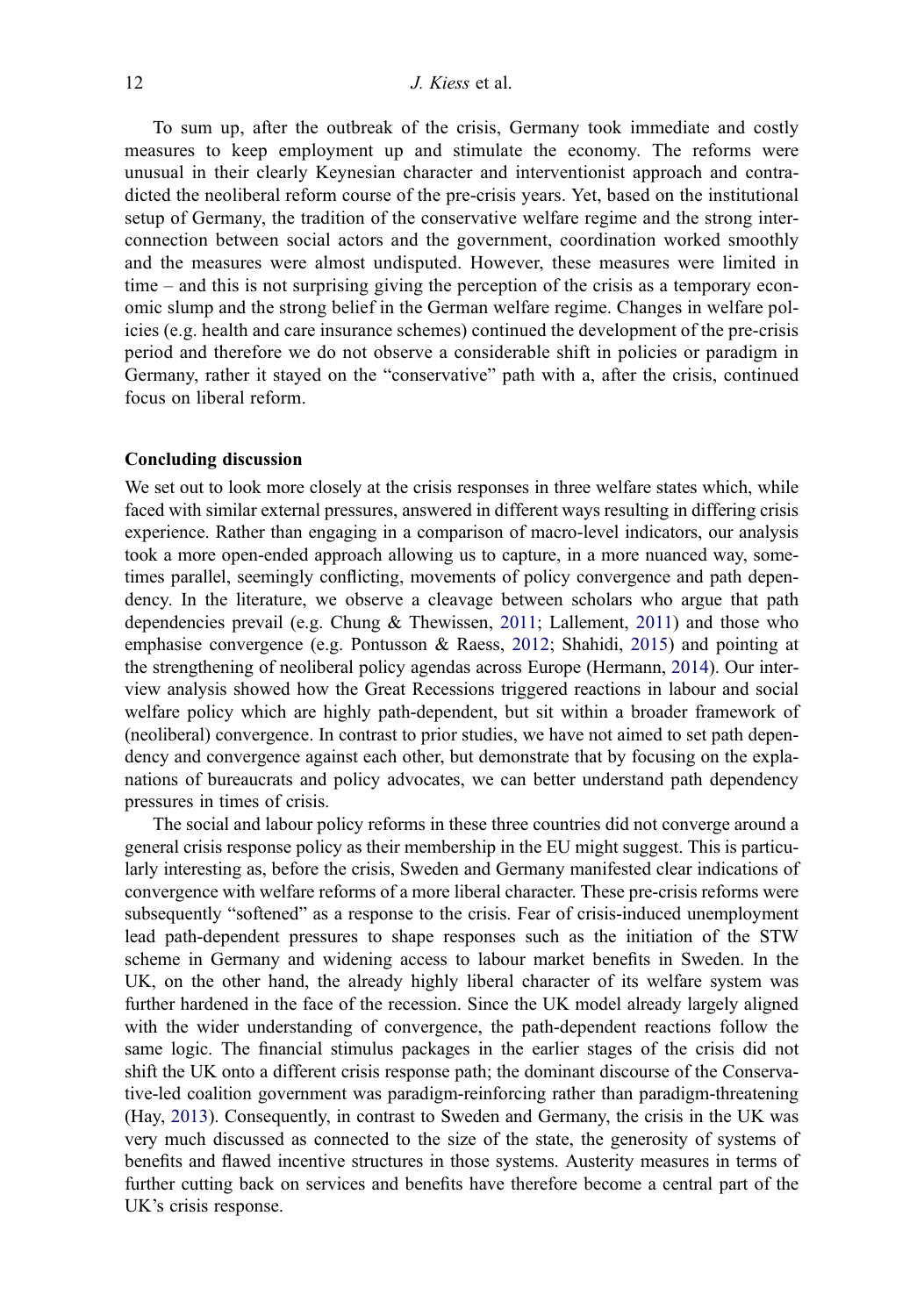<span id="page-13-0"></span>These differences, especially between the UK and Sweden, demonstrate well the dual process of path dependence and convergence. Before the crisis, the reforms in Sweden and Germany were sometimes even motivated by similar arguments to those in the UK, especially as concerns the pervasive view that an overly generous welfare creates exclusion effects. There was thus convergence towards a common logic of welfare reforms, especially the notion that incomes on benefits should never supersede those of people in employment. Still, the framing of recipients of welfare benefits as lazy and work-shy, while prevalent in the UK, did not become a dominant paradigm in Sweden. Rather, typical to social democratic welfare regimes, the systems of benefits were largely seen as structural impediments for individuals in realising their full potential, which in this context was taken to mean being gainfully employed. In Germany, respectively, the main concern was the protection of the core work force. The crisis-related reforms in the examined welfare states demonstrate that governments did not use, or were not able to use, the crisis as a window of opportunity for more radical labour or social policy change. In all three countries, the crisis pushed policy-makers towards well-institutionalised policy measures and familiar narratives – demonstrating the importance of institutional legacies. These legacies are effective as policy paradigms and shared by bureaucrats and policy-makers that hold and subsequently act according to respective worldviews (cf. Immergut & Anderson, [2008;](#page-15-0) Schmidt, [2003\)](#page-16-0).

Theoretically, the results of this study indicate that debates regarding to what extent European welfare states are converging around a common model or if they are following their own paths have not always been productive. Rather, this analysis of crisis response in Sweden, Germany and the UK offers a nuanced reflection on how path dependencies and convergence pressures interact to produce particular policy outcomes. This was an analysis also attuned to how conflicting pressures can exist simultaneously on different levels. A broader application of this approach in comparative welfare state research would likely be associated with significant gains, both empirically and theoretically.

#### Disclosure statement

No potential conflict of interest was reported by the authors.

#### Funding

This work was supported by Seventh Framework Programme [grant number 613237].

## **Notes**

- 1. The empirical material for this article was retrieved in the framework of the international collaborative project LIVEWHAT (Living with hard times), funded by the EU FP7. All examined documents, as well as summaries of the interview material, are available in a form of two deliverables of the project. See project's website: <http://www.livewhat.unige.ch/>
- 2. A full list of respondents can be found in the appendix of this article.

#### Notes on contributors

Johannes Kiess is researcher at the Department of Social Sciences at the University of Siegen. He has previously been guest researcher at the Max Planck Institute for the Study of Societies, Cologne, and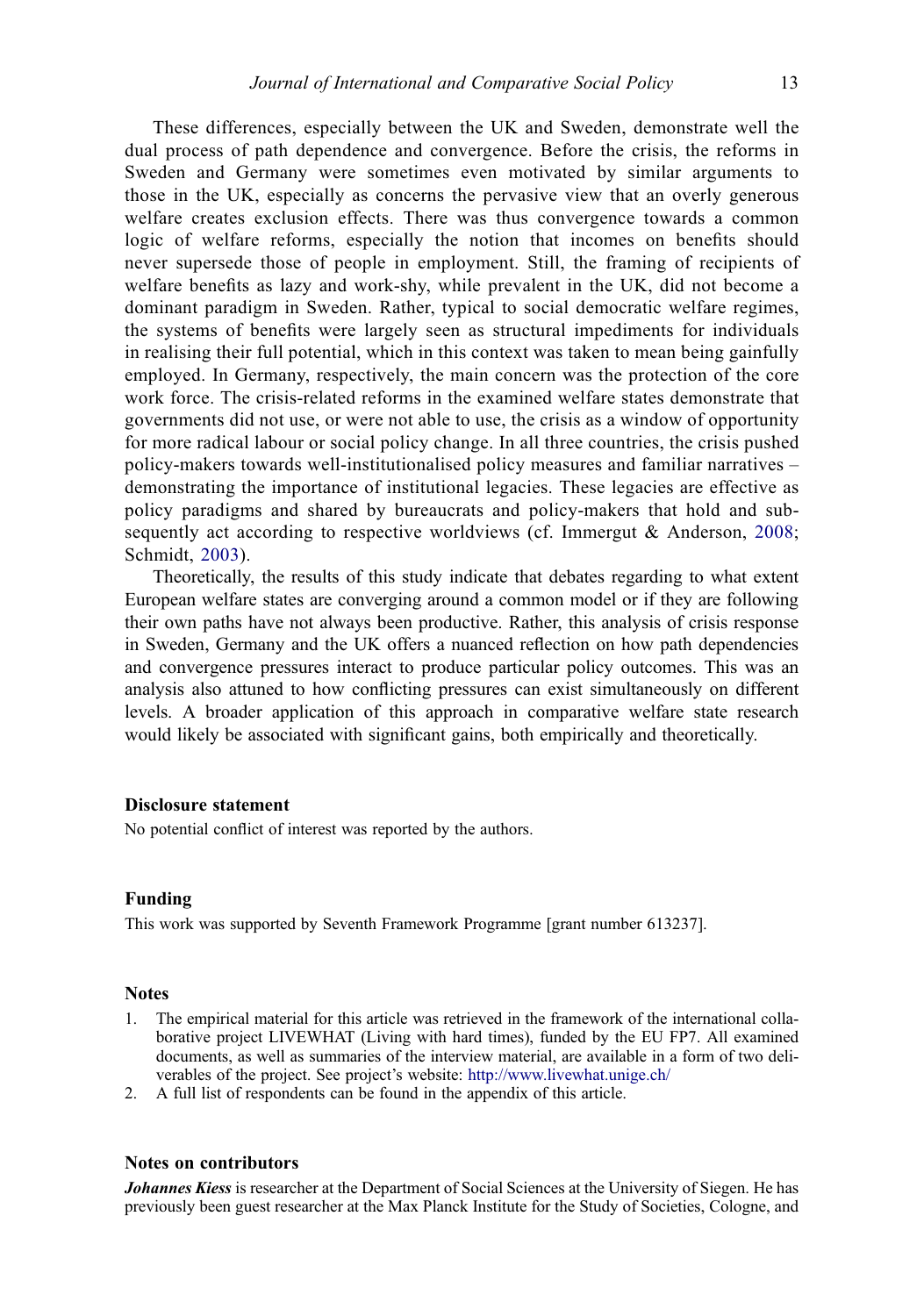<span id="page-14-0"></span>Georgetown University, Washington, DC. He was a researcher in the EU-funded project LIVEWHAT and is currently conducting research in the project EURYKA.

**Ludvig Norman** is Researcher and Lecturer at the Department of Government, Uppsala University. He has previously been guest researcher at the Centre for European Policy Studies and 2016–2017 Visiting Scholar at UC Berkeley, Institute of European Studies. He is the author of the book The Mechanisms of Institutional Conflict in the European Union (2016 Routledge) as well as recent articles in European Journal of Social Theory, European Journal of International Relations and Journal of European Public Policy.

**Luke Temple** is a Teaching Assistant at the Department of Geography, University of Sheffield. He previously worked as a Research Associate for the LIVEWHAT project at the Sheffield Department of Politics. His research interests include political participation and democratic theory, alongside narrative and policy responses to economic crises.

Katrin Uba is Associate Professor at the Department of Government, Uppsala University. Her research interests are protest mobilisation, social movement outcomes and labour movement in Sweden and beyond. She has studied outcomes of protests against school closures in Sweden (RJ); compiled the Swedish Protest Database 1980–2011 (FAS) and worked on citizens' resilience at times of economic crisis (LIVEWHAT). She is currently involved in three projects: Labor Movement Gone Digital (RJ), and two Horizon 2020-financed projects – EURYKA (youth political activism) and REMINDER (citizens' free movement in the EU).

#### References

- Armingeon, K. [\(2012](#page-1-0)). The politics of fiscal responses to the crisis of 2008–2009. Governance, 25(4), 543–565.
- Armingeon, K., Guthmann, K., & Weisstanner, D. [\(2016](#page-1-0)). Choosing the path of austerity: How parties and policy coalitions influence welfare state retrenchment in periods of fiscal consolidation. West European Politics, 39(4), 628–647.
- Arts, W., & Gelissen, J. [\(2002](#page-4-0)). Three worlds of welfare capitalism or more? A state-of-the-art report. Journal of European Social Policy, 12(2), 137–158.
- Béland, D., Blomqvist, P., Andersen, J. G., Palme, J., & Waddan, A. [\(2014](#page-2-0)). The universal decline of Universality? Social policy change in Canada, Denmark, Sweden and the UK. Social Policy & Administration, 48(7), 739–756.
- Béland, D., & Cox, R. H. ([2010\)](#page-4-0). Ideas and politics in social science research. Oxford: Oxford University Press.
- Béland, D., & Cox, R. H. ([2016\)](#page-11-0). Ideas as coalition magnets: Coalition building, policy entrepreneurs, and power relations. Journal of European Public Policy, 23(3), 428–445.
- Berry, C. [\(2016](#page-10-0)). Austerity politics and UK economic policy. Basingstoke: Palgrave.
- Bressers, H. T. A., & O'Toole, L. ([1998\)](#page-5-0). The selection of policy instruments: A network-based perspective. Journal of Public Policy, 18(3), 213-239.
- Chung, H., & Thewissen, S. ([2011](#page-1-0)). Falling back on old habits? A comparison of the social and unemployment crisis reactive policy strategies in Germany, the UK and Sweden. Social Policy  $\&$ Administration, 45(4), 354–370.
- Crouch, C. ([2011](#page-3-0)). The strange non-death of neoliberalism. Cambridge: Polity Press.
- Dwyer, P. [\(2004](#page-8-0)). Creeping conditionality in the UK: From welfare rights to conditional entitlements? Canadian Journal of Sociology, 29(2), 265–287.
- Elliot, L. [\(2010, March 26](#page-8-0)). Darling: we will cut deep than Thatcher: Thinktank warns of 'two parliaments of pain; with spending slashed by 25%. The Guardian.
- Elsässer, L., Rademacher, I., & Schäfer, A. [\(2015](#page-3-0)). Cracks in the foundations: Retrenchment in advanced welfare states. Economic Sociology: The European Electronic Newsletter, 16(3), 4–16.
- Emmenegger, P., Kvist, J., Marx, P., & Petersen, K. [\(2015](#page-2-0)). Three worlds of welfare capitalism: The making of a classic. Journal of European Social Policy, 25(1), 3–13.
- English, P., Grasso, M. T., Buraczynska, B., Karampampas, S., & Temple, L. [\(2016](#page-8-0)). Convergence on crisis? Comparing labour and conservative party framing of the economic crisis in Britain, 2008– 14. Politics and Policy, 44(3), 577–603.
- Esping-Andersen, G. ([1999\)](#page-4-0). Social foundations of postindustrial economies. Oxford: Oxford University Press.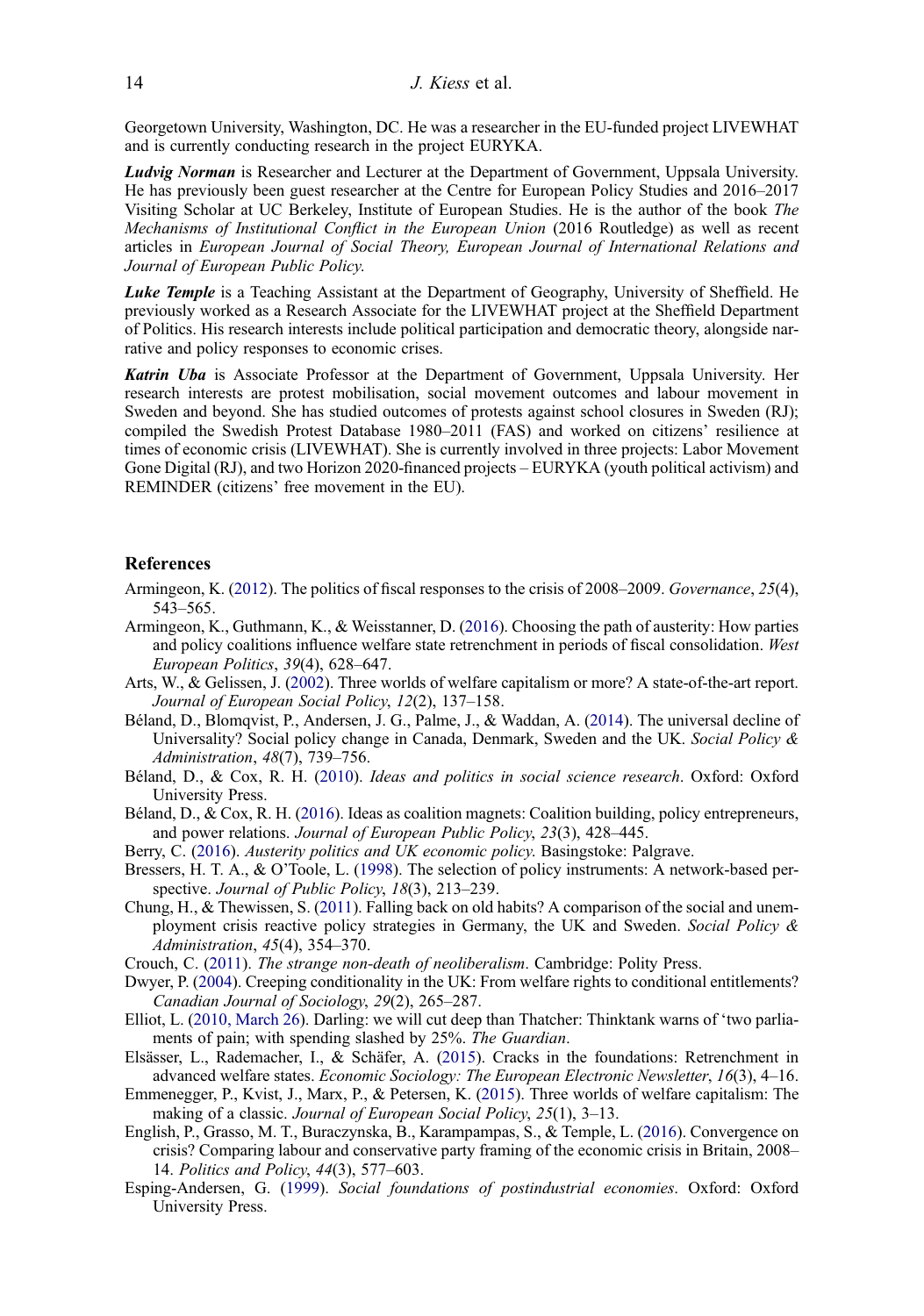- <span id="page-15-0"></span>Farnsworth, K., & Irving, Z. ([2012\)](#page-2-0). Varieties of crisis, varieties of austerity: Social policy in challenging times. Journal of Poverty and Social Justice, 20(2), 133–47.
- Farnsworth, K., & Irving, Z. (Eds.). [\(2015](#page-1-0)). Social policy in times of austerity. Chicago: The University of Chicago Press.
- Fehmel, T. [\(2012](#page-3-0)). Welfare state convergence in Europe: On the structural approximation of European social security systems. European Journal of Transnational Studies, 4(2), 54–80.
- Freeman, R. B., Topel, R. H., & Swedenborg, B. (Eds.). ([2008\)](#page-6-0). The welfare state in transition: Reforming the Swedish model. London: University of Chicago Press.
- Freud, D. [\(2007](#page-9-0)). Reducing dependency, increasing opportunity: options for the future of welfare to work (DWP Report Corporate Document Services) Retrieved from [http://webarchive.](http://webarchive.nationalarchives.gov.uk/20130128102031/http://dwp.gov.uk/docs/welfarereview.pdf) [nationalarchives.gov.uk/20130128102031/http://dwp.gov.uk/docs/welfarereview.pdf](http://webarchive.nationalarchives.gov.uk/20130128102031/http://dwp.gov.uk/docs/welfarereview.pdf)
- Garthwaite, K. ([2011](#page-9-0)). "The language of shirkers and scroungers?" Talking about illness, disability and coalition welfare reform. Disability & Society, 26(3), 369–372.
- Government of Sweden. [\(2007a](#page-6-0)). Ordinance (2007:414) on the work and development programme Government of Sweden. [\(2007b\)](#page-6-0). Ordinance (2007:813) on the youth job programme
- Grimshaw, D., & Rubery, J. [\(2012](#page-10-0)). The end of the UK's liberal collectivist social model? The implications of the coalition government's policy during the austerity crisis. Cambridge Journal of Economics, 36(1), 105–126.
- Hall, P., & Soskice, D. (Eds.). ([2001\)](#page-11-0). Varieties of capitalism: The institutional foundations of comparative advantage. Oxford: Oxford University Press.
- Hay, C. ([2013\)](#page-12-0). The failure of Anglo-Liberal capitalism. Basingstoke: Palgrave Macmillan.
- Hermann, C. [\(2014](#page-2-0)). Structural adjustment and neoliberal convergence in labour markets and welfare: The impact of the crisis and austerity measures on European economic and social models. Competition & Change, 18(2), 111–130.
- Herzog-Stein, A., Horn, G. A., & Stein, U. [\(2013](#page-11-0)). Macroeconomic implications of the German shorttime work policy during the great recession. Global Policy, 4(July), 30–40.
- Hodson, D., & Mabbett, D. ([2009\)](#page-10-0). UK economic policy and the global financial crisis: Paradigm lost? JCMS: Journal of Common Market Studies, 47(5), 1041–1061.
- Holzinger, K., & Knill, C. ([2005\)](#page-4-0). Causes and conditions of cross-National Policy Convergence. Journal of European Public Policy, 12(5), 775–796.
- van Hooren, F. V., Kaasch, A., & Starke, P. ([2014\)](#page-1-0). The shock routine: Economic crisis and the nature of social policy responses. Journal of European Public Policy, 21(4), 605–623.
- Immergut, E. M., & Anderson, K. M. ([2008\)](#page-3-0). Historical institutionalism and west European politics. West European Politics, 31(1–2), 345–369.
- Jónsson, G., & Stefánsson, K. (Eds.). [\(2013\)](#page-1-0). Retrenchment or renewal? Welfare states in times of economic crisis. NordWel studies in historical welfare state research 6. Helsinki: Nordic Centre of Excellence NordWel.
- Kammer, A., Niehues, J., & Peichl, A. ([2012](#page-2-0)). Welfare regimes and welfare state outcomes in Europe. Journal of European Social Policy, 22(5), 455–471.
- van Kersbergen, K., Vis, B., & Hemerijck, A. [\(2014](#page-1-0)). The great recession and welfare state reform: Is retrenchment really the only game left in town? Social Policy & Administration, 48(7), 883–904.
- Lallement, M. ([2011](#page-2-0)). Europe and the economic crisis: Forms of labour market adjustment and varieties of capitalism. Work, Employment & Society, 25(4), 627-641.
- Mayntz, R. ([2012\)](#page-3-0). Crisis and control: Institutional change in financial market regulation. Frankfurt: Campus Verlag.
- National Audit Office. [\(2014](#page-8-0)). The Report of the Comptroller and Auditor General to the House of Commons HM Treasury Annual Report and Accounts 2013-2014. Retrieved December 11, 2015, from [https://www.nao.org.uk/wp-content/uploads/2014/07/Her-Majesty-Treasury-2013-](https://www.nao.org.uk/wp-content/uploads/2014/07/Her-Majesty-Treasury-2013-14-report-on-accounts.pdf) [14-report-on-accounts.pdf](https://www.nao.org.uk/wp-content/uploads/2014/07/Her-Majesty-Treasury-2013-14-report-on-accounts.pdf)
- Oesch, D. ([2006\)](#page-2-0). Coming to grips with a changing class structure: An analysis of employment stratification in Britain, Germany, Sweden and Switzerland. *International Sociology*, 21(2), 263–88.
- Oliver, M. J., & Pemberton, H. [\(2004](#page-10-0)). Learning and change in 20th-century British economic policy. Governance, 17(3), 415–441.
- Peters, B. G., Pierre, J., & Randman-Liiv, T. ([2011](#page-3-0)). Global financial crisis, public administration and governance: Do new problems require new solutions? Public Organization Review, 11(1), 13–27.
- Pierson, P. ([2000\)](#page-2-0). Three worlds of welfare state research. Comparative Political Studies, 33(6–7), 791–821.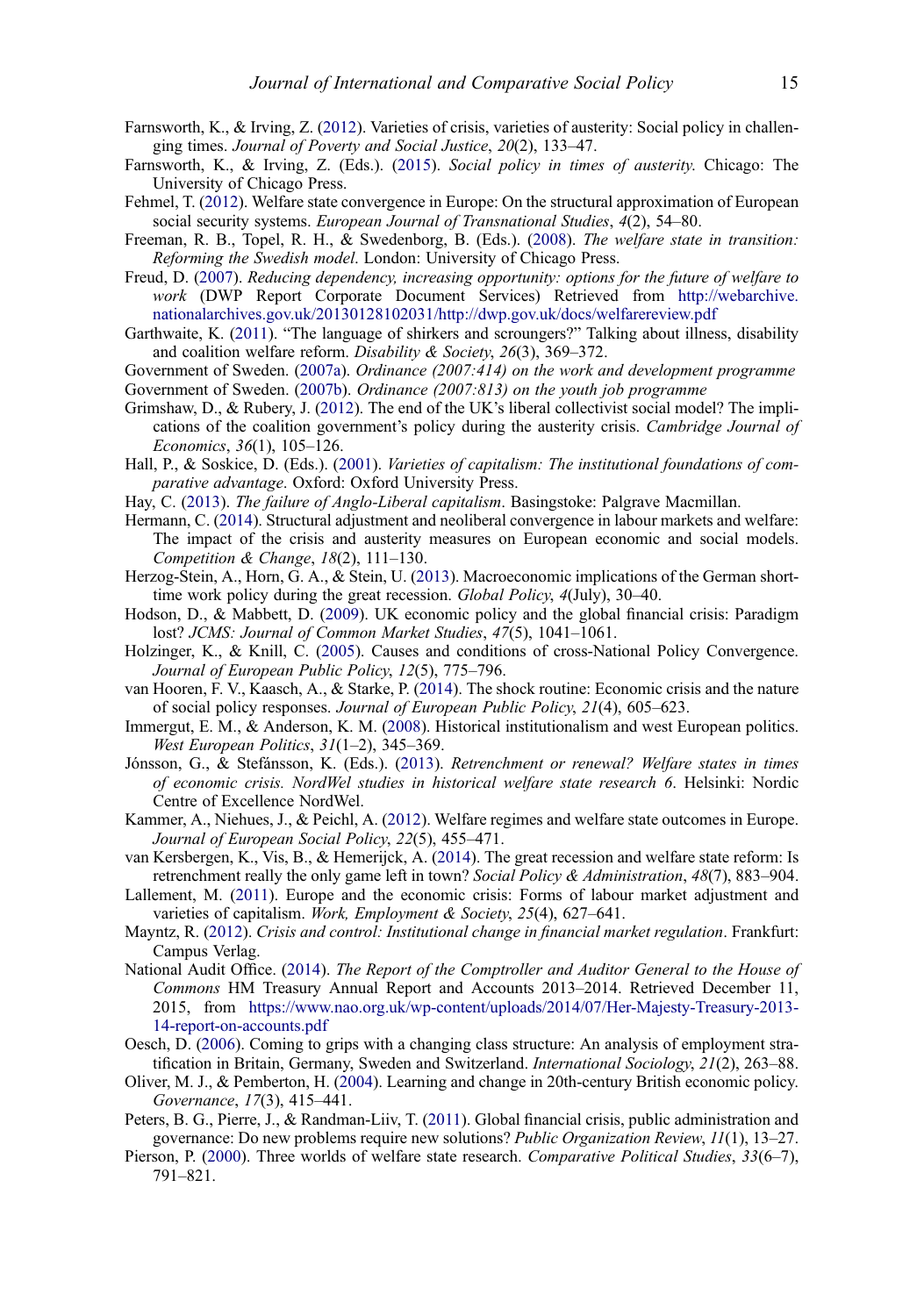- <span id="page-16-0"></span>Pontusson, J., & Raess, D. ([2012\)](#page-1-0). How (and why) is this time different? The politics of economic crisis in Western Europe and the United States. Annual Review of Political Science, 15, 13–33.
- Preunkert, J. ([2016\)](#page-3-0). The European integration process and the social consequences of the crisis. In M. Heidenreich (Ed.), Inequalities in Europe (pp. 220-235). Cheltenham: Edward Elgar.
- Romano, S. ([2015](#page-9-0)). Idle paupers, scroungers and shirkers: Past and new social stereotypes of the undeserving welfare claimant. In L. Foster, A. Brunton, C. Deeming, & T. Haux (Eds.), In defence of welfare II (pp. 65–68). Bristol: Policy Press.
- Sabatier, P. A. [\(1988](#page-5-0)). An advocacy coalition framework of policy change and the role of policyoriented learning therein. Policy Sciences, 21(2–3), 129–68.
- Schmidt, V. A. ([2003\)](#page-2-0). The boundaries of "bounded generalizations": discourse as the missing factor in actor-centered institutionalism. In M. Renate & S. Wolfgang (Eds.), Die Reformierbarkeit der Demokratie. Innovationen und Blockaden (pp. 318–350). Frankfurt: Campus.
- Schmidt, V. A., & Thatcher, M. ([2013\)](#page-3-0). Resilient liberalism in Europe's political economy. Cambridge: Cambridge University Press.
- Shahidi, F. V. ([2015\)](#page-1-0). Welfare capitalism in crisis: A qualitative comparative analysis of labour market policy responses to the great recession. Journal of Social Policy, 44, 659–686.
- Starke, P., Kaasch, A., & van Hooren, F. [\(2013](#page-1-0)). The welfare state as crisis manager: Explaining the diversity of policy responses to economic crisis. Basingstoke: Palgrave Macmillan.
- Starke, P., Kaasch, A., & van Hooren, F. [\(2014](#page-1-0)). Political parties and social policy responses to global economic crises: Constrained partisanship in mature welfare states. Journal of Social Policy, 43 (2), 225–246.
- Streeck, W., & Schäfer, A. (Eds.). [\(2013](#page-1-0)). Politics in the Age of austerity. Cambridge: Polity Press.
- Streeck, W., & Thelen, K. A. ([2005\)](#page-3-0). Introduction: Institutional change in advanced political economies. In W. Streeck & K. A. Thelen (Eds.), Beyond continuity (pp. 1–39). Oxford: Oxford University Press.
- Swedish Social Insurance Agency. ([2014\)](#page-6-0). Förändringar inom socialförsäkringen. [Changes in social insurance system]. Retrieved August 15, 2014, from [http://www.forsakringskassan.se/wps/wcm/](http://www.forsakringskassan.se/wps/wcm/connect/18e69eee-6acc-4a82-8040-8e74825a3540/forandringar_inom_socialforsakringen.pdf?MOD=AJPERES) [connect/18e69eee-6acc-4a82-8040-8e74825a3540/forandringar\\_inom\\_socialforsakringen.pdf?](http://www.forsakringskassan.se/wps/wcm/connect/18e69eee-6acc-4a82-8040-8e74825a3540/forandringar_inom_socialforsakringen.pdf?MOD=AJPERES) [MOD=AJPERES](http://www.forsakringskassan.se/wps/wcm/connect/18e69eee-6acc-4a82-8040-8e74825a3540/forandringar_inom_socialforsakringen.pdf?MOD=AJPERES)
- Taylor-Gooby, P. [\(2013](#page-1-0)). New paradigms in public policy. Oxford: Oxford University Press.
- Temple, L., Grasso, M. T., Buraczynska, B., Karampampas, S., & English, P. [\(2016](#page-8-0)). Neoliberal narrative in times of economic crisis: A political claims analysis of the U.K. Press, 2007–14. Politics and Policy, 44(3), 553–576.
- Thelen, K. A. [\(2014](#page-2-0)). Varieties of liberalization and the new politics of social solidarity. Cambridge Studies in Comparative Politics. Cambridge: Cambridge University Press.
- Tridico, P. [\(2012](#page-3-0)). Financial crisis and global imbalances: Its labour market origins and the aftermath. Cambridge Journal of Economics, 36(1), 17–42.
- Urban, H.-J. ([2012\)](#page-11-0). Crisis corporatism and trade union revitalisation in Europe. In Steffen Lehndorff (Ed.), A triumph of failed ideas European models of capitalism in the crisis (pp. 219–42). Brussels: ETUI.
- Vaughan-Whitehead, D. [\(2011](#page-3-0)). Work inequalities in the crisis: Evidence from Europe. Cheltenham: Edward Elgar Publishing.
- Vis, B., van Kersbergen, K., & Hylands, T. [\(2011](#page-10-0)). To what extent did the financial crisis intensify the pressure to reform the welfare state? Social Policy & Administration, 45(4), 338–353.
- Whitworth, A., & Carter, E. ([2014\)](#page-8-0). Welfare-to-Work reform, power and inequality: From governance to governmentalities. Journal of Contemporary European Studies, 22(2), 104–117.
- Wiggan, J. ([2012\)](#page-9-0). Telling stories of 21st century welfare: The UK coalition government and the neoliberal discourse of worklessness and dependency. Critical Social Policy, 32(3), 383-405.

## Appendix: List of respondents interviewed in May–August 2014

#### Full list of respondents in Sweden

- SE 1: Government official, Ministry of Employment.
- SE 2: Government official, Ministry of Employment.
- SE 3: Government official, Ministry of Employment.
- SE 4: Government official, Ministry of Employment.